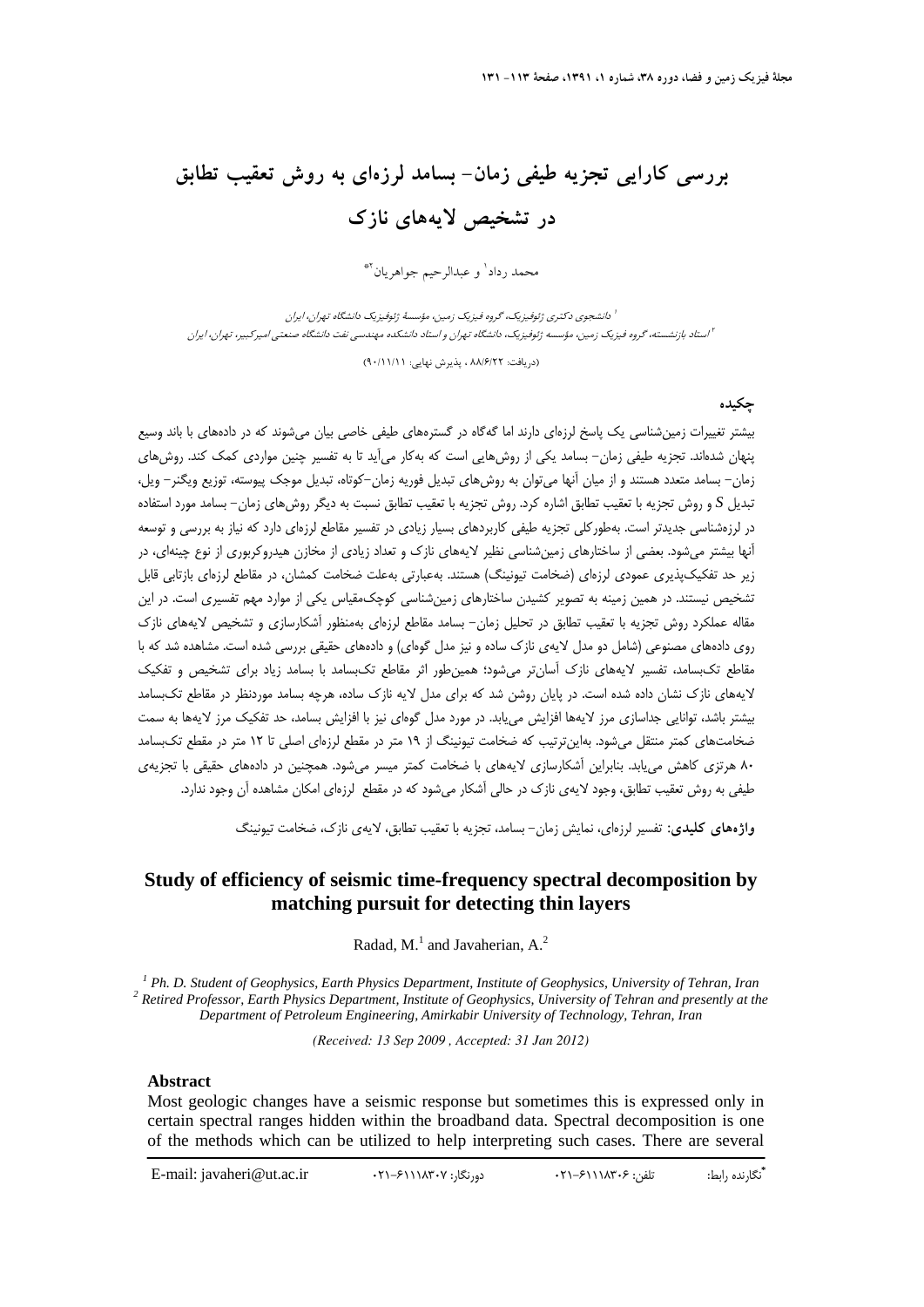time-frequency methods including: short-time Fourier transform (STFT), continuous wavelet transform (CWT), Wigner-Ville distribution (WVD), S-transform, and matching pursuit decomposition (MPD). In this paper, we use the MPD method. This method is newer than the other time-frequency methods used in exploration seismology. Mallat and Zhang (1993) have improved time and frequency resolution simultaneously by using MPD method. In this method, a signal is decomposed into constructive wavelets. Time and frequency properties of wavelets are used locally for spectral decomposition. Pursuits are the algorithms which search the best time-frequency matching between the signal and a linear combination of selected wavelets from wavelet dictionary. Matching pursuit which is an iterative procedure optimizes signal estimation by each new wavelet chosen from a dictionary. These wavelets combined linearly to obtain the best match with the signal. A signal should expand to waveforms which their time-frequency properties could be matched to local structures. Such waveforms are called time-frequency atoms. There are many approaches to match wavelets of dictionary to a seismic signal and to obtain time-frequency spectrum in matching pursuit decomposition. The base of all approaches is the Mallat and Zhang's algorithm. However, computing time of the original algorithm is very high due to many iterations and that is why particular conditions have been applied in different researches to limit the matching pursuit algorithm for obtaining the lower performing time. In this work, particular conditions are rather similar to Wang's (2007) method.

On seismic data, layer thickness is described on the basis of the seismic travel time. When a layer with different properties has a thickness by one-fourth wavelength, top and base reflections will interfere constructively. For thin layers less than tuning thickness, combined seismic amplitude decreases with thickness (when reflection coefficients of the top and of the base are opposite). Generally, spectral decomposition has many applications in interpretation of seismic sections and so there will be extra needs to study and develop them. Thin layers and many stratigraphic hydrocarbon reservoirs are beneath the threshold of the vertical seismic resolution (tuning thickness) and because of their low thicknesses, they are not resolvable. For this reason, mapping the small-scale geological structures is one of the important interpretational cases. When the thickness of a thin layer decreases pick frequency slightly increases. In this work, this issue has been used to detect thin layers by time-frequency spectrum and by single-frequency sections obtained from MPD.

In this paper, we investigated the performance of the matching pursuit decomposition for time-frequency analysis of seismic sections to delineate and detect thin layers on synthetic data (including simple thin layer model and also wedge model) and real data. It is observed that the interpretation of thin layers is simpler by single-frequency sections. It is shown that for a simple thin layer if considerable frequency in single-frequency sections increases, ability in resolving layer interfaces would be increased. In the wedge model, as the frequency increases resolution threshold of layer interfaces moves to a lower thickness and therefore it would be possible to detect lower thickness layers. The tuning thickness has been decreased from 19 meters in original seismic section to 12 meters in 80 Hz frequency section. In the real data, it is shown that when a thin layer is not resolvable in a seismic section it might be detected using the MPD method. In this case, by providing 20, 40, 60, 80 and 100 Hz single-frequency sections when high frequency sections are studied, interfaces of thin layer are appeared gradually. It is concluded that time-frequency sections are useful instruments to detect and delineate thin layers.

#### **Key words:** Seismic interpretation, Time-frequency representation, Matching pursuit decomposition, Thin layer, Tuning thickness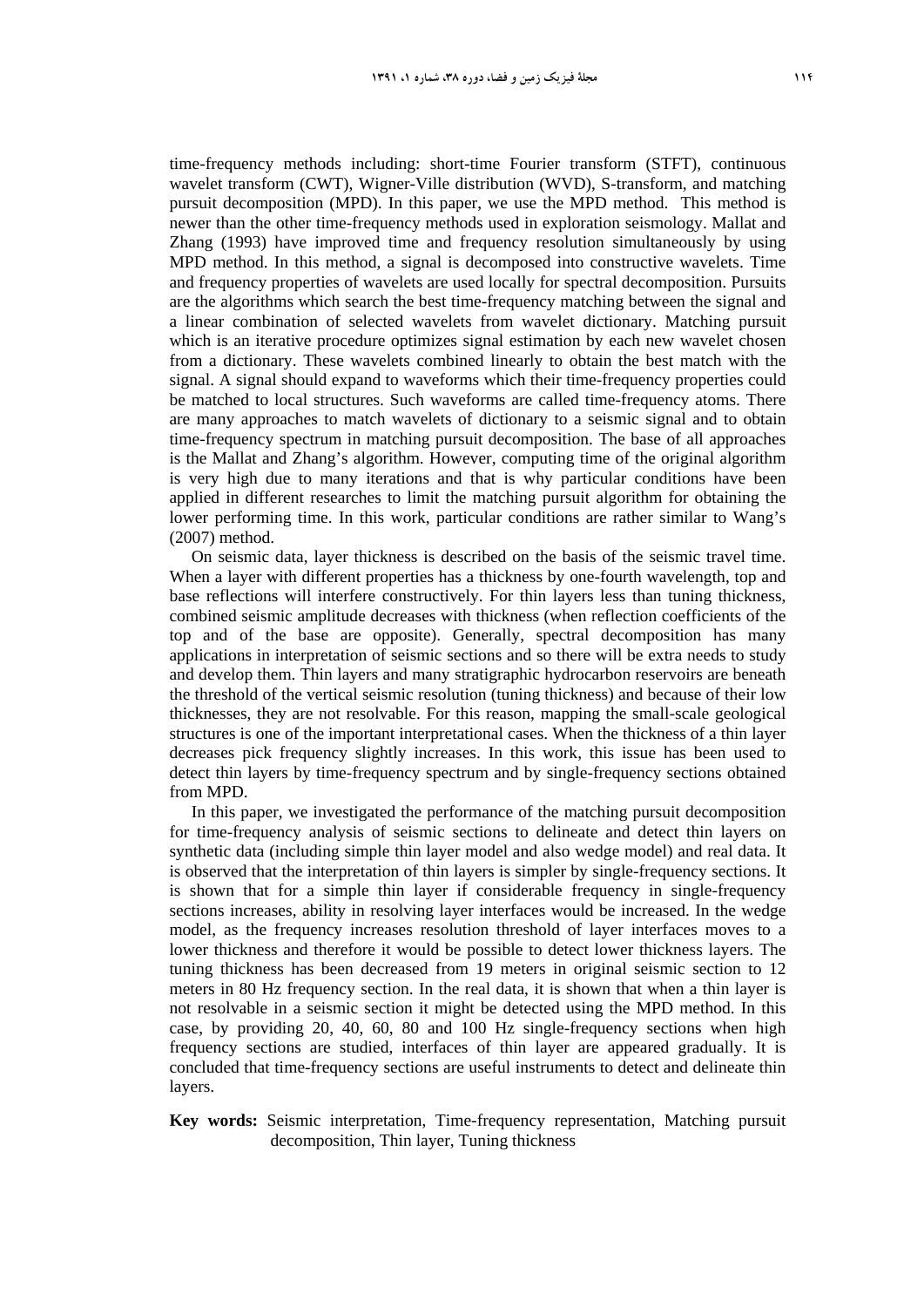**1 مقدمه** 

-زمان تفكيك) Wigner-Ville distribution, WVD) بسامدي بيشتري نسبت به روشهاي مرتبه اول دارد، اما مشكلي بهنام عبارتهاي تداخلي دارد كه تفسير را مشكل ميسازد (كوهن، 1989). روش ديگري تحت عنوان تجزيه با تعقيب تطابق ( pursuit matching MPD ,decomposition (وجود دارد كه روش جديدتري نسبت به روشهاي پيشگفته است و در مقالة حاضر از آن استفاده شده است. در الگوريتم اين روش از توزيع ويگنر- ويل استفاده ميشود، با اين توضيح كه مشكل عبارتهاي تداخلي وجود ندارد. روش MPD از دگر- همبستگي موجكهاي يك بانك موجك با سيگنال لرزهاي استفاده ميكند. تصوير بهترين موجك همبسته شده در سيگنال لرزهاي از ردلرزه كم ميشود. موجكهاي بانك سپس در باقيمانده سيگنال لرزهاي دگرهمبسته ميشوند و مجدداً تصوير بهترين موجك همبسته شده كسر ميشود. فرايند بهطور تكراري صورت ميگيرد تا زمانيكه انرژي باقيمانده زير يك حد آستانه مورد قبول قرار گيرد.

در سالهاي اخير با پيشرفت روش هاي عمليـات لـرزه- نگـاري، پـردازش و همـينطـور تفـسيردادههـاي لـرزهاي، توانـايي تــصويرسازي ســاختارهاي پيچيـده زمــينشناســي افزايش چشمگيري داشته است. در همين زمينه بـه تـصوير كـشيدن سـاختارهاي زمـينشناسـي كوچـكمقيـاس مثـل مخازن نفتي از نـوع چينـه اي، اهميـت فـوق العـادهاي دارد. ساختارهاي زمينشناسي و تعداد زيادي از مخـازن در زيـر حد تفكيكپذيري عمودي لرزهايا ند و بهعبارتي بهعلـت ضخامت كمشان، در مقاطع لرزهاي بازتابي قابـل تـشخيص نيستند. در طول دهه گذشته، صنعت نشانگرهاي لرزهاي به مقــدار زيــادي در بــهدســت آوردن نــشانگرهاي جديــد پيـشرفت كـرده اسـت. در بررسـي لايـههـاي نـازك، ايـن پيشرفت شـامل تجزيـه طيفـي (پيتـون و همكـاران، 1998؛

نمايش يك سري زماني در حوزه بسامد غالباً ويژگيهاي زيادي را كه در حوزه زمان قابل ديدن نيستند آشكار ميسازد. وقتي يك سري زماني در حوزه بسامد تصوير ميشود، اطلاعات جديدي از آن ميتوان استخراج كرد. طيف دامنه و طيف فاز كل يك ردلرزه، رفتار متوسط بسامدي روي كل سري زماني پايدار را نمايش ميدهد. لرزهنگاشتها كه محتواي طيفيشان بهطور قابل ملاحظهاي با زمان تغيير مي كند، نيازمند روشهاي تجزيه غيراستانداردند. براي تشريح كاملتر محتواي بسامدي متغير با زمان ردلرزه بايد در فضاي دوبعدي زمان- بسامد تجزيه شود. در اين فضا، پهناي باند طيفي كامل براي هر زمان تشريح ميشود و ميتوان از آن در تشخيص بين انواع متفاوت رويدادهاي لرزهاي تركيب شده، استفاده كرد (چاكرابورتي و اوكايا، 1995). از اولين روشهاي زمان- بسامد در تجزيه طيفي، تبديل فوريه زمان- كوتاه اين در .است) short-time Fourier transform, STFT) روش پنجرهاي مناسب با طول ثابت در نظر گرفته شده، در هر لحظه در ردلرزه ضرب ميشود و سپس تبديل فوريه روي ردلرزه پنجرهشده اعمال ميشود (آلن، 1977). امواج لرزهاي از جمله امواج غيرايستا هستند كه محتواي بسامدي متغير با زمان دارند. ازاينرو بايد از روشهايي بهره گرفت كه طول پنجره در آنها متغير با بسامد باشد. continuous wavelet transform, )موجكپيوسته تبديل CWT (از جمله اين روشها است. در اين روش قدرت تفكيكپذيري زماني و بسامدي در صفحه زمان- بسامد تغيير ميكند تا يك تحليل با قدرت تفكيك چندگانه به- دست آيد (سينها و همكاران، 2005). در همين راستا روشي به نام تبديل *S* وجود دارد كه پنجره مورد استفاده آن در هر لحظه به بسامد مورد تحليل تطبيق داده مي- شود(استاكول و همكاران، 1996). در ميان روشهاي زمان- بسامد، روش مرتبه دوم توزيع ويگنر- ويل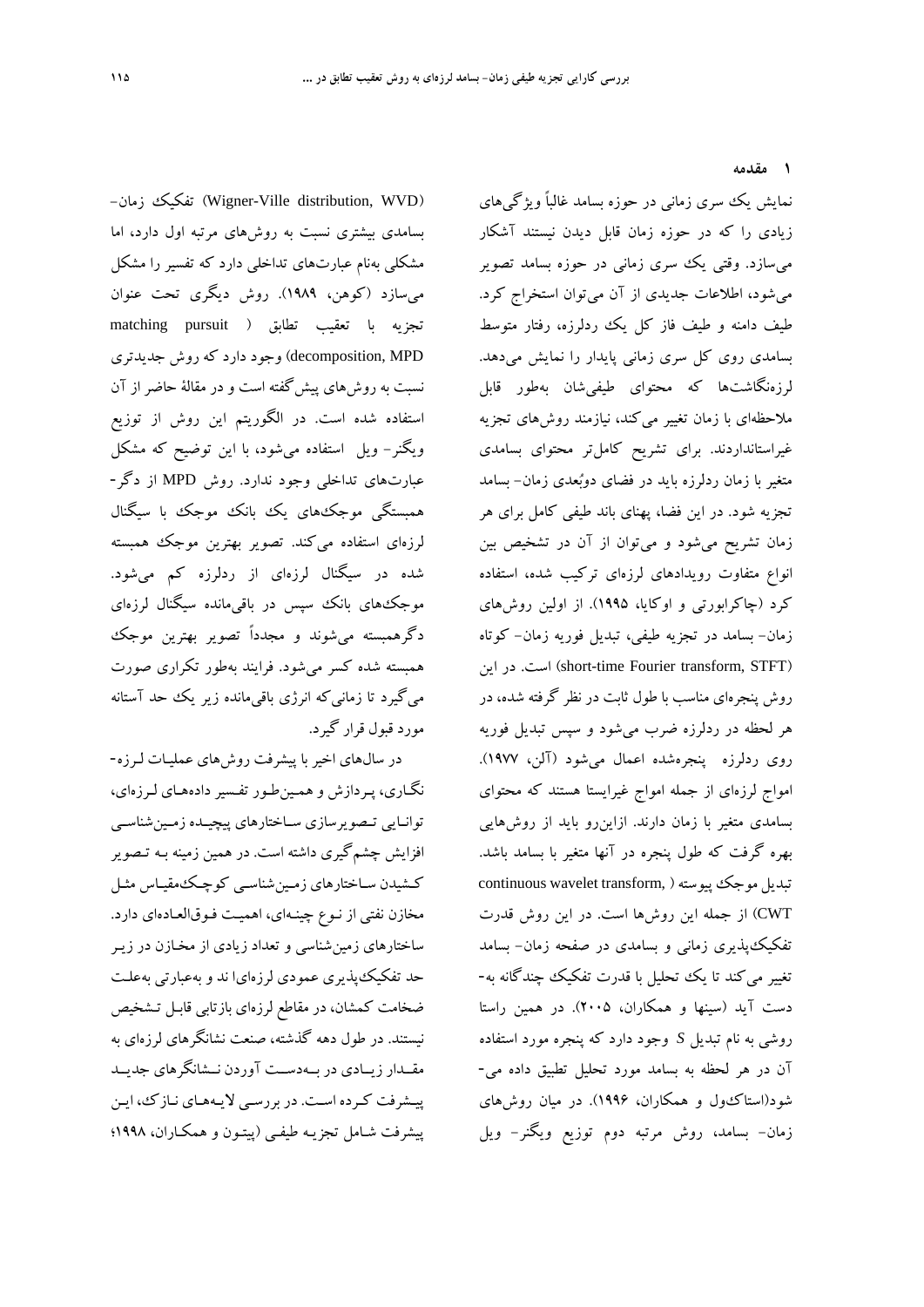پارتيكا و همكاران، 1999) و نشانگرهاي بهدست آمـده از آن (مارفورت و كرلين، 2001؛ ليو، 2006) اسـت. تجزيـه طيفي مفسر را قادر ميسازد كه اجـزاي بـسامدي گسـسته پهناي بانـد لـرزهاي (طيـف بـسامد محلـي) را در تفـسير و درك جزئيات دقيـق چينـه شناسـي زيـر زمـين بـه كـار بـرد (چوپرا و مارفورت، 2006). در اين مقاله به بررسـي ميـز ان كـارايي روش تجزيـه بـا تعقيـب تطـابق در تـشخيص و بـه تصوير كشيدن لايـههـاي نـازك در داده هـاي مـصنوعي و همينطور دادههاي حقيقي پرداخته شده است.

## **2 نظريه**

تجزيههاي منعطف، بهويژه براي نمايش مؤلفههاي سيگنال كه مكان آنها در زمان و بسامد بهطور وسيعي تغيير مي كند اهميت دارد. سيگنال بايد به شكلموجهايي بسط يابد كه خصوصيات زمان- بسامدي آنها به ساختارهاي محلي تطبيق داده شوند. چنين شكلموجهايي، اتمهاي زمان- بسامد (اجزاي تشكيلدهنده مؤلفههاي زمان- بسامدي سيگنال) ناميده ميشوند. بايد روندي معرفي شود كه از ميان همة اتمهاي زمان- بسامد يك بانك بزرگ، آنهايي را كه به بهترين وجه براي تجزيه ساختارهاي سيگنال تطبيق داده ميشوند انتخاب كند. در اين زمينه الگوريتم تعقيب تطابق معرفي شده است كه هر سيگنال را به يك بسط خطي از شكلموجها كه متعلق به يك بانك بسيار فراوان از توابع هستند، تجزيه ميكند. اين شكلموجها برحسب بهترين قياس آنها با ساختارهاي سيگنال انتخاب ميشوند. اگرچه تعقيب تطابق يك بسط غيرخطي، نظير يك بسط متعامد است اما بقاي انرژي را نگه ميدارد كه همگرايياش را تضمين ميكند (مالات و ژانگ، 1993). در اين روش سيگنال به شكل موجهاي انتخابشده از ميان يك بانك اتمهاي زمان- بسامد تجزيه ميشود كه اين شكلموجها، اتساعها، انتقالها و مدولاسيونهاي يك تك تابع پنجرهاي هستند. توزيع انرژي زمان- بسامد با

اضافه كردن توزيع ويگنر اتمهاي زمان- بسامد انتخاب- شده، بهدست ميآيد. برخلاف توزيع ويگنر، اين توزيع انرژي عبارتهاي تداخلي را ندارد. تجزيه با تعقيب تطابق يك الگوريتم پيجو است كه در هر تكرار يك شكل- موج را كه بهترين تطابق با بخش برآوردي سيگنال دارد انتخاب مي كند.

براي بانكهاي اتمهاي زمان- بسامد، تعقيب تطابق يك تبديل زمان- بسامد تطبيقي ميدهد كه هر تابع *R L*() ( ) ∈*t f* را به يك مجموع از اتمهاي زمان- بسامد <sup>2</sup> مختلط تجزيه ميكند تا بهترين قياس با باقيماندهاش را داشته باشند. با جمع بستن توزيع ويگنر هر اتم زمان- بسامد يك نوع جديد از توزيع انرژي زمان- بسامد به- دست ميآيد (مالات و ژانگ، 1993).

## **1-2 تجزيه سيگنال**

در تحقيقات صورت گرفته در زمينه كاربرد تجزيه با تعقيب تطابق روي سيگنالهاي لرزهاي الگوريتمهاي زيادي براي تطابق موجكهاي بانك با سيگنال لرزهاي و بهدست آوردن طيف زمان- بسامد وجود دارد (ميائو و چيدل، 1998؛ كاستاگنا و همكاران2003،؛ ليو و مارفورت، 2005 و ونگ، 2007). اما مبناي همة الگوريتم- هاي استفاده شده در تحقيقات، همانند همان الگوريتم مالات و ژانگ (1993) است. بااينحال چون اجراي الگوريتم اصلي به دليل تعداد تكرارهاي بسيار زياد آن فوقالعاده زمانبر است، در تحقيقات گوناگون براي كاهش زمان اجراي برنامه، شرايط خاصي براي محدود كردن الگوريتم منظور ميشود. هرچند با وجود اين، روش تجزيه با تعقيب تطابق هنوز هم در مقايسه با ديگر روش- هاي زمان- بسامد زمان اجراي زيادي نياز دارد. در اين مقاله شرايط خاص استفاده شده در الگوريتم تا حدودي مشابه با روش ونگ (2007) است.

با توجه به نوع موجك *g* استفاده شده در MPD،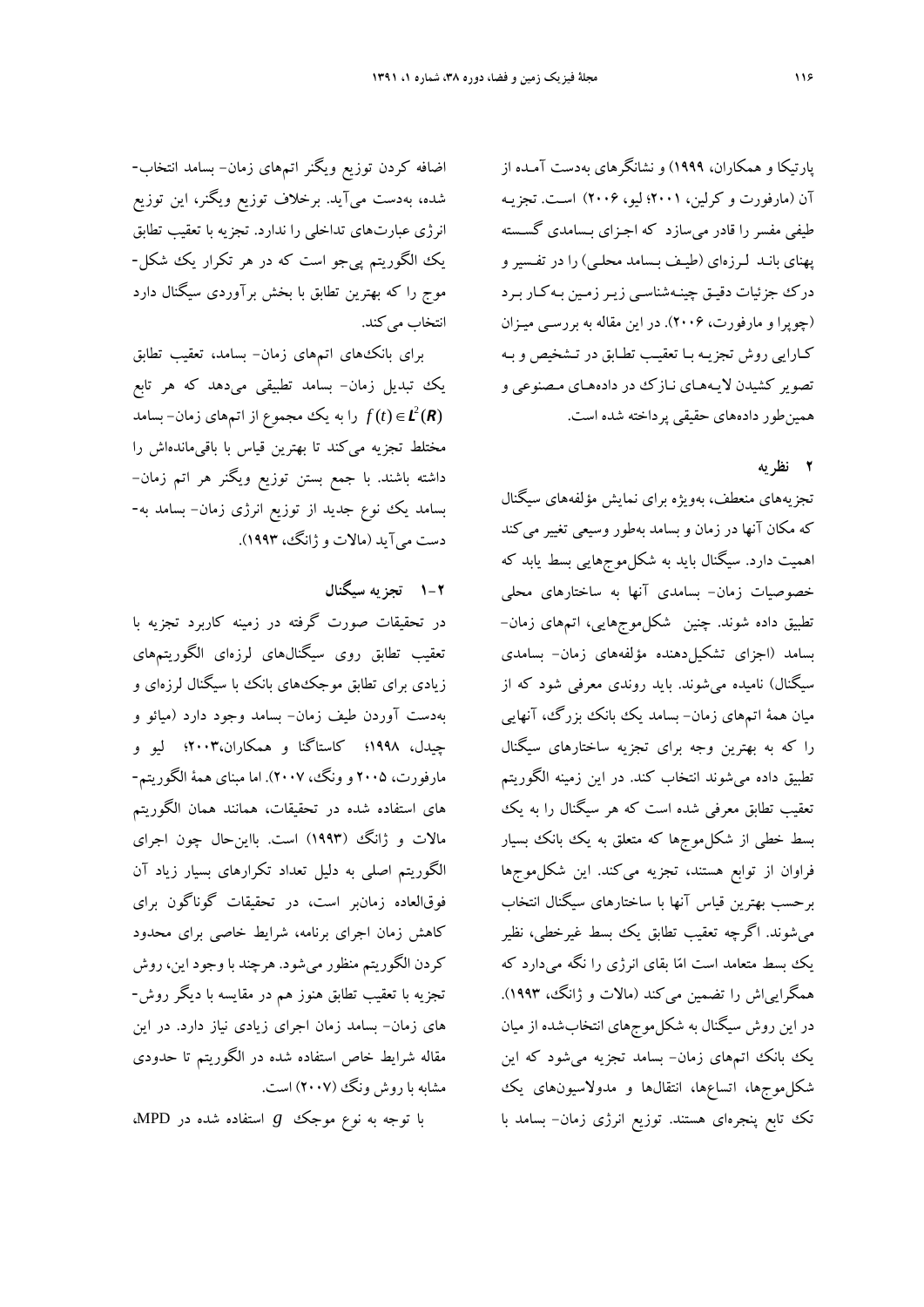موجك به طور ذاتي برحسب تأخير زماني *u*، مقياس *s*، بسامد  $\omega$  و فاز  $\varphi$  بيان مي شود. آنگاه تعقيب تطابق به-طور تكراري اجرا ميشود و با هر تكرار يك شكل بهينه ( <sup>γ</sup> تابعي از *u*، *s*، <sup>ω</sup> و *g*<sup>γ</sup> *<sup>n</sup>* از موجك انتخاب شده <sup>ϕ</sup> است) استخراج ميشود كه *n* شماره تكرار است. بعد از *n* تكرار، يك ردلرزهي *t* ( )*f* به شكل زير بيان ميشود (ونگ، 2007):

$$
f(t) = \sum_{n=0}^{N-1} a_n g_{\gamma_n}(t) + R^N f,
$$
 (1)

*a* دامنه موجك *n* اُم و *<sup>n</sup>* كه *<sup>N</sup>* با باقيمانده *R f* = *f f R* است. در تكرار تجزيه *n* اُم، روند سه <sup>0</sup> مرحلهاي ذكر شده در پايين وفق داده ميشود.

با استخراج از <sup>ϕ</sup>*<sup>n</sup>* تحليل و <sup>ω</sup>*<sup>n</sup> u*، *<sup>n</sup>* در مرحله اول، ردلرزهي مختلط، از راه تبديل هيلبرت كه كسب نشانگرهاي لحظهاي را ميسر ميسازد برآورد ميشوند (تانر و همكاران، 1979). زمان پوش حداكثر ردلرزه درحكم تأخير زماني "u، بسامد لحظهاي در لحظه و فاز لحظهاي <sup>ω</sup>*<sup>n</sup>* حداكثر پوش درحكم بسامد مركز در نظر گرفته شوند. بعد <sup>ϕ</sup>*<sup>n</sup>* مي حداكثر پوش بهمنزلة فاز *s* با *<sup>n</sup>* از آن گستردگي در محور زماني يا پارامتر مقياس استفاده از رابطه(2) محاسبه ميشود (ونگ، 2007):

$$
g_{\gamma_n}(t) = \arg \max\nolimits_{g_{\gamma_n} \in D} \frac{\left| \left\langle R^n f, g_{\gamma_n} \right\rangle \right|}{\left\| g_{\gamma_n} \right\|},\tag{\textbf{Y}}
$$

كه **R** ∍ √  $D = \left[ g_{\gamma}(t) \right] \in \mathbb{R}$  يك بانك جامع از موجكهاي سازنده است. 1  $\mathcal{L} \left\| \mathcal{B}_{\gamma_n} \right\| = \left\langle \mathcal{B}_{\gamma_n}, \mathcal{B}_{\gamma_n} \right\rangle^2$ را نرمال كند. رابطه اخير پارامتر *s* بهينه <sup>γ</sup> مي *g <sup>n</sup>* موجك را روي يك گروه از موجكهاي با مقادير *s* متفاوت و وجو ميكند. <sup>ϕ</sup>*<sup>n</sup>* ثابت جست و <sup>ω</sup>*<sup>n</sup> u*، *<sup>n</sup>* با

 $\varphi_n$  (*s<sub>n</sub> ) مرحله دوم چهار پارامتر (* $\varphi_n$ *، ،* $\varphi_n$  *،*  $\varphi_n$  *) با* جستوجو در يك زيربانك و با استفاده از رابطه (2) بهينه

ميشوند. گستره جستوجو حول هر پارامتر <sup>μ</sup> ، است که ا $\Delta u$  بازه نمونهبرداری  $\mu - \Delta \mu, \mu + \Delta \mu$ ] زماني، Δ*s* بازه نمونهبرداري استفاده شده براي *s*، Δ<sup>ω</sup> بازه نمونهبرداري بسامدي و Δ<sup>ϕ</sup> پنج درجه است (ونگ، 2007). البته اين گسترهها را ميتوان بيشتر يا كمتر در نظر گرفت. مشخص است كه هرچه گسترهها وسيعتر باشند، زمان اجراي برنامه طولانيتر ميشود، اما درعوض دقت انتخاب بهترين موجك تطبيقي افزايش مييابد. اين مرحله پردازش، بسيار محاسباتي است.

در مرحله سوم دامنه موجك بهينه با استفاده از اين رابطه برآورد ميشود:

$$
a_n = \frac{\left| \left\langle R^n f, g_{\gamma_n} \right\rangle \right|}{\left\| g_{\gamma_n} \right\|^2} \tag{\mathbf{r}}
$$

در تكرار *n* اُم يعني آخرين تكرار تجزيه،

$$
R^n f = a_n g_{\gamma_n} + R^{n+1} f,\tag{\mathfrak{F}}
$$

درحكم نوفه دادهها منظور ميشود. يك <sup>+</sup> *f R* <sup>1</sup> *<sup>n</sup>* كه آستانه براي خاتمه تجزيه سيگنال تعريف ميشود كه اگر انرژي سيگنال زير آن آستانه قرار گرفت باقيمانده سيگنال درحكم نوفه در نظر گرفته شود. بعد از تجزيه سيگنال *t* ( )*f* به موجكهاي بهينه سازنده، براي بهدست آوردن توزيع زمان- بسامد سيگنال، طيف زمان- بسامد هر موجك بهينه، به روش ويگنر- ويل بهصورت جداگانه بهدست ميآيد و بعد همة طيفها با هم جمع ميشوند (توضيحات بيشتر در اين زمينه در پيوست آورده شده است).

**2-2 تجزيه طيفي و لايههاي نازك** 

در دادههاي لرزهاي كـه محـور قـائم آنهـا زمـان دو طرفـه باشــد، ضــخامت لايــه برحــسب زمــان دوطرفــه توصــيف ميشود. وقتي يك لايـه ضـخامتي بـه انـدازه يـك چهـارم طول موج غالب در آن لايه داشته باشد بازتابهـاي بـالا و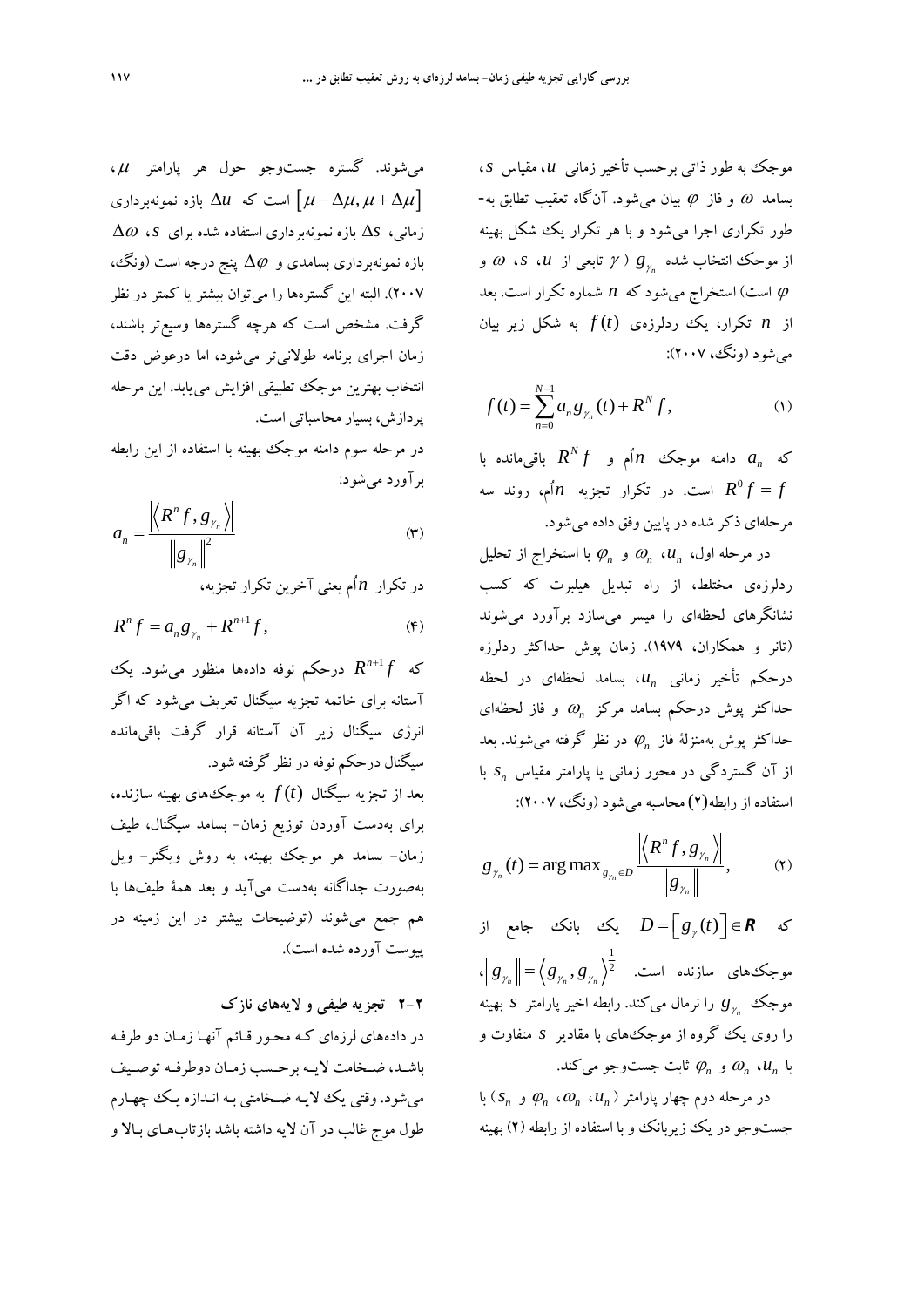پـايين مـرز لايـه، تـداخل سـازنده خواهنـد داشـت (وقتـي ضرايب بازتاب مرز بالا و پايين لايه علامت مخالف داشـته باشند) و در نتيجه دامنه بيشينه خواهـد شـد ؛ ايـن پديـده را تيونينگ گويند. ويدس (1973) روشن سـاخت كـه بـراي لايههاي نازك بـا ضـخامتي كمتـر از ضـخامت تيونينـگ، دامنه لرزهاي تركيب شده از مرزهاي بالا و پـايين، بـهطـور خطي با ضخامت كاهش مي يابد. چوانگ و لاوتن (1995) اين كار را با استفاده از يك طيف بسامدي تعمـيم دادنـد و مشاهده كردند، هنگاميكه ضخامت لايه كاهش مـييابـد، بسامد قله به كُندي افـزايش مـي يابـد. مـارفورت و كـرلين (2001) از اين موضوع استفاده بردند و آن را بريك تبديل فوريه زمان كوتاه دادهها اعمال كردند. آنهـا دريافتنـد كـه بسامد متناظربا دامنه طيفي قله ابزاري خوب براي توصيف محتواي اطلاعات كل طيف است؛ به اين ترتيب كه بسامد قله كم، متناظر با كانالهاي ضخيم و بسامد قله زياد متناظر با كانالهاي نازك است.

ميتوان بسامد ميانگين در گسترهاي از زمـان را تحـت عنوان بسامد لحظهاي قلـه ايـنگونـه تعريـف كـرد (بـارنز، 1993؛ كوهن، 1995):

$$
\overline{f}_i = \frac{\int_{0}^{\infty} f A(f) df}{\int_{0}^{\infty} A(f) df},
$$
\n(2)

*f* بسامد لحظـهاي برحـسب هرتـز، *f* بـسامد مؤلفـه *<sup>i</sup>* كه طيفــي برحــسب هرتــزو *f*( ) *A* طيــف دامنــه اســت. همانطوركه در قبـل بيـان شـد بـراي لايـه هـاي نـازك (بـا ضرايب بازتاب مرزهاي بالا و پايين مخـالف ) بـا ضـخامتي كمتر از ضخامت تيونينگ، دامنه لـرزه اي تركيـب شـده از

مرزهاي بالا و پـايين، بـهطـور خطـي بـا ضـخامت كـاهش مي يابد (ويدس، ۱۹۷۳) و هنگامي كه ضخامت لايه كاهش مييابد بسامد قلـه بـه كُنـدي افـزايش مـي يابـد (چوانـگ و لاوتن، 1995). در شكل 1الف مدل زمينشناسي مصنوعي شـامل يـك گـوه نـشان داده شـده اسـت و مقطـع لـرزهاي مربـوط بـه آن در قـسمت ب ايـن شـكل مـشخص اسـت. مشخصات زمينشناسي و لرزهاي استفاده شـده در سـاخت اين مدل و مقطع لرزه اي مربـوط در جـدول 1 آورده شـده است. موجكي كه در سـاخت ايـن مقطـع لـرزه اي بـهكـار رفته، موجك ريكر بـا بـسامد غالـب 40 هرتـز اسـت. ايـن مقطع لرزهاي شامل صد ردلرزه با فاصله جدايش 25 متر از يكديگر است. مرز بالايي لايه گوهاي در زمان 120 ميلي- ثانيـه قـرار دارد و مـرز پـاييني آن از زمـان 120 ميلـيثانيـه در گوشـهي گـوه و در ردلـرزهي شـماره 10 شـروع وتـا زمـان 172 ميلـيثانيـه در ردلـرزه شـماره 100 ادامـه دارد. در اينجــا هــدف بررســي صــحت رابطــه بــسامد قلــه و انــرژي (دامنــه) بــا ضــخامت گــوه اســت. بــا توجــه بــه ســـرعت لايـــه ميـــاني (3050 متـــربـــرثانيـــه) وبـــسامد  $\lambda = v / f$  غالب موجك بهكار رفته (۴۰ هرتز) و رابطه  $\lambda = v / f$ ، ضـــخامت تيونينـــگ ( 4 / <sup>λ</sup> (برابـــربـــا 19 متـــريـــا برحــسب زمــان دوطرفــه برابــربــا 12 ميلــيثانيــه و در مكان ردلرزه شماره 31 است. همانگونـه كـه در شـكل 2 مــيتــوان ديــد، بــا كــاهش ضــخامت زيــر ضــخامت تيونينـگ، انـرژي كـل ردلـرزه كـاهش و از طرفـي بـسامد لحظهاي قلـه بـه كُنـدي افـزايش مـييابـد. بنـابراين از ايـن موضوع ميتوان در تحليل زمان- بـسامد لايـههـاي نـازك براي بررسي پديده تيونينگ استفاده كرد (رداد، 1388).

| ضريب بازتاب Rij                         | $\rm (gr/cm^3)$ چگالی | سرعت موج m/s) p)  | لانه    |
|-----------------------------------------|-----------------------|-------------------|---------|
| $RY = -\cdot / \cdot \wedge YV$         | ۲/٤                   | $rr \cdots$       | شيل     |
|                                         | ۲/۲                   | $r \cdot o \cdot$ | ماسەسنگ |
| $R\tau r = \cdot / \cdot \Delta \tau v$ | ۲/٤                   | $rr \cdots$       | شيإ     |

**جدول.1** مشخصات زمينشناسي و لرزهاي بهكار رفته براي ساختن مدل مصنوعي شكل.1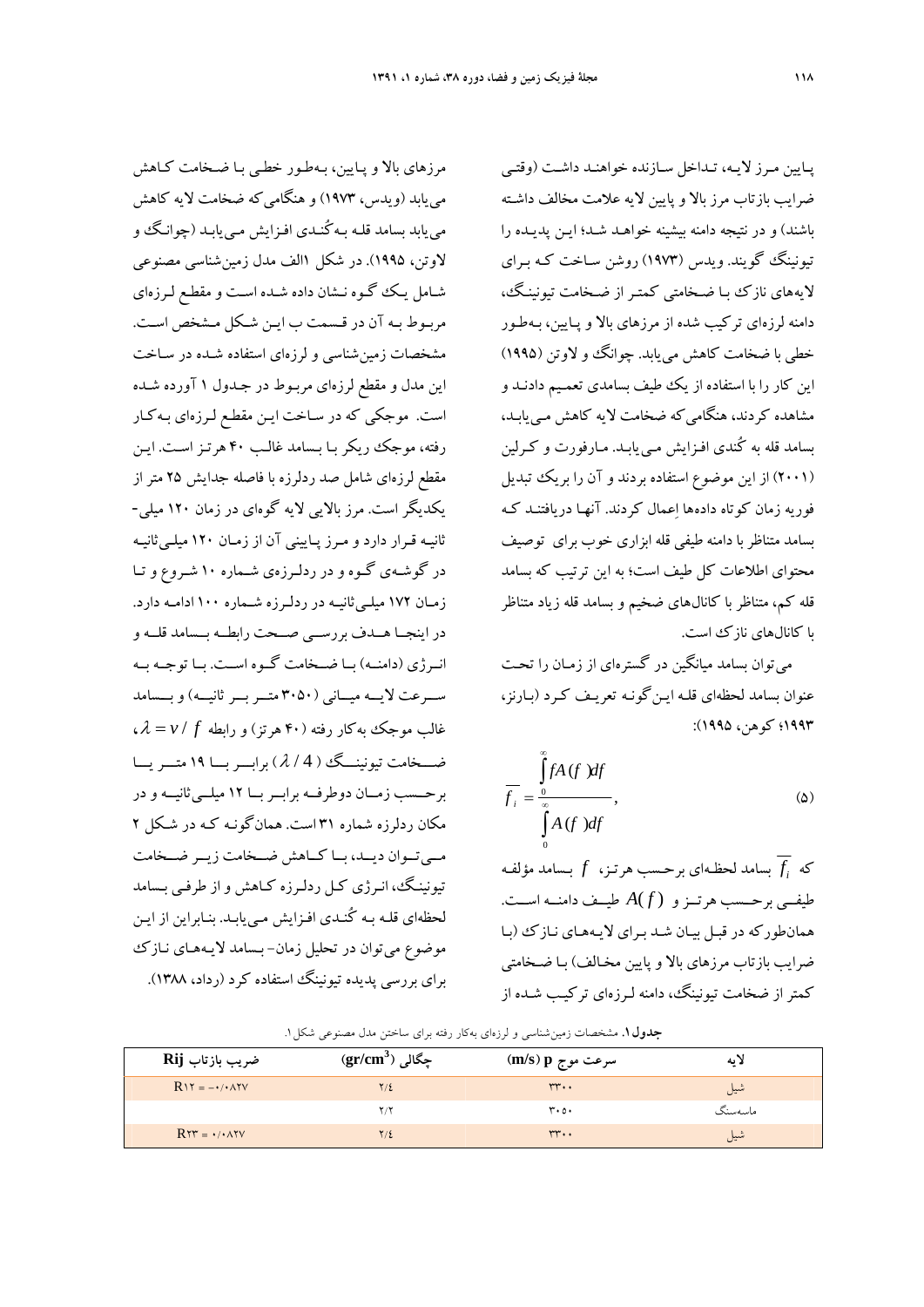





**شكل.1** (الف) مدل زمينشناسي يك گوه ماسهسنگي در يك محيط شيلي و (ب) مقطع لرزهاي مصنوعي آن.



**شكل.2** تغييرات (الف) انرژي كل و (ب) بسامد بهمثابه تابعي از ضخامت گوه شكل .1 ضخامت از راست به چپ كاهش مييابد و مكـان ضـخامت تيونينـگ در محدوده ردلرزه شماره 31 با خط سرخرنگ مشخص شده است.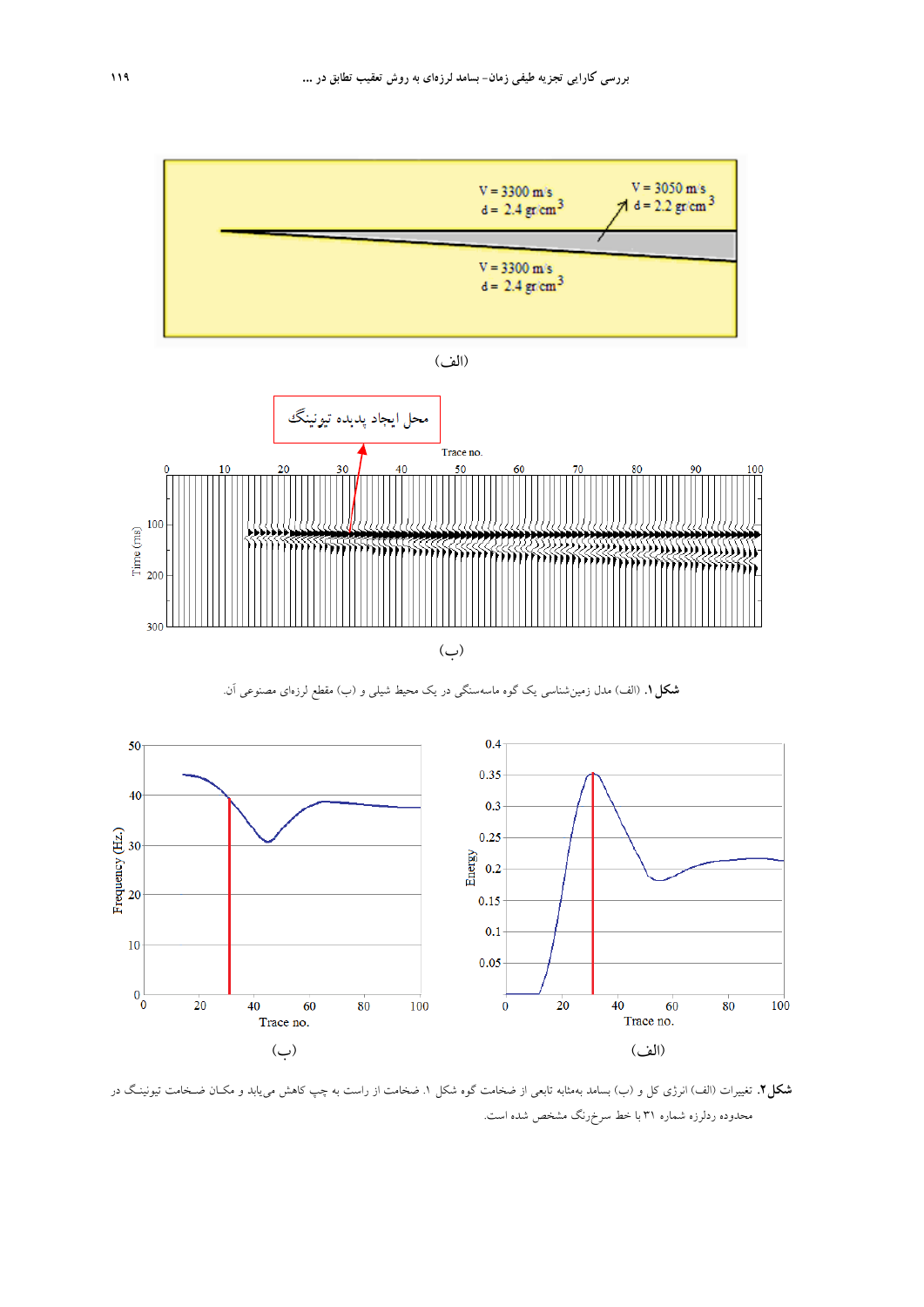**3 پيادهسازي 1-3 اعمال روش بر مدل مصنوعي**  در اين قسمت با در نظر گرفتن دو مدل لرزهاي ساده، عملكرد روش تجزيه با تعقيب تطابق در تشخيص لايههاي نازك و بررسي آنها مورد بحث قرار ميگيرد.

#### **1-1-3 مدل لرزهاي لايه نازك**

در ابتدا مدل زمينشناسي شكل 3 در نظر گرفته ميشود. اين مدل شامل يك لايه نازك با ضخامت ٣٠ متر يا برحسب زمان دوطرفه 20 ميليثانيه است كه ميتواند يك لايه ماسهاي متخلخل باشد كه در درون يك محيط نفوذ- ناپذير مثل شيل قرار گرفته است. مشخصات لايهها كه در شكل هم مشخص است همانند مشخصات گوه مصنوعي شكل 1 است كه در جدول 1 آورده شده است. شكل ،4 مقطع لرزهاي مصنوعي ساخته شده براي اين مدل را نشان ميدهد. در ساخت اين مقطع لرزهاي از موجك مورلت با بسامد غالب 30 هرتز استفاده شده است. اين مقطع لرزه- اي شامل 100 ردلرزه با فاصله جدايش 25 متر از يكديگر است. مرز بالايي لايه نازك در زمان 120 ميليثانيه و مرز پاييني آن در زمان 140 ميليثانيه قرار گرفته است. با توجه به بسامد غالب موجك و سرعت لايه مياني، ضخامت تیونینگ (4 / *۸)* برابر ۲۶ متر بهدست میآید و میتوان گفت ضخامت اين لايه نازك در حد ضخامت تيونينگ است.

شـكل 5 مقـاطع تـكبـسامد حاصـل از تجزيـه طيفـي زمان- بسامد بـه روش MPD مربـوط بـه شـكل 4 را نـشان ميدهد. شكل 5الف، مقطع تكبسامد 20 هرتـزي، شـكل 5ب، مقطع تكبسامد 40 هرتزي، شكل 5ج مقطـع تـك - بسامد 60 هرتزي و شكل 5 د، مقطع تكبسامد 80 هرتزي است. با دقت در اين شكلها بهطور واضح مـشخص اسـت كه با افزايش بسامد در مقاطع تكبسامد، قدرت تفكيـك بيشترو تصوير واضحتـري از لايـه نـازك بـه دسـت آمـده

است. برخلاف مقطع تكبسامد 20 هرتزي كه حتـي قـادر نبوده است دو مرز لايه ي نـازك را از هـم تفكيـك كنـد، مقطع تكبسامد 80 هرتزي علاوه بر اينكه دو مرز بالايي و پاييني را از هم تفكيك كرده مكان دقيـق مرزهـاي لايـه ي نازك را مشخص كرده و تصوير واضحي از لايه بـهدسـت داده است. بنـابراين بـين ضـخامت قابـل تفكيـك و بـسامد مورد بررسي در تحليل زمان - بسامد نسبت عكـس وجـود دارد.

## **2-1-3 مدل گوهاي**

مدل گوهاي ميتواند نشانگر موارد متفاوتي از جمله خاتمه يك لايهبندي زمينشناسي خاص با تغيير جانبي رخساره، نازكشدگي يك لايه اشباع از گاز در يك مخزن ماسه- سنگي و يا ديگر موردهاي جالب اكتشافي باشد. در شكل 1ب مقطع لرزهاي مدل گوهاي مصنوعي شكل 1الف نشان داده شد و مشخصات زمينشناسي و لرزهاي آن هم در جدول 1 آورده شد. همانطوركه در مورد اين مقطع توضيح داده شد، ضخامت تيونينگ ( 4 / <sup>λ</sup> (برابر با 19 متر يا برحسب زمان دوطرفه برابر با 12 ميليثانيه و در مكان ردلرزه شماره 31 است. شكل 6 مقاطع تكبسامد حاصل از تجزيه طيفي زمان- بسامد با استفاده از روش MPD مربوط به اين مقطع را نشان ميدهد. شكل 6الف، مقطع تكبسامد 20 هرتزي، شكل 6ب، مقطع تكبسامد 40 هرتزي، شكل 6ج، مقطع تكبسامد 60 هرتزي و شكل 6د، مقطع تكبسامد 80 هرتزي است. همانطور كه پيشتر بيان شد، سازندهاي نازكتر در بسامدهاي بيشتر، دچار تيونينگ ميشوند و سازندهاي ضخيمتر در بسامد- هاي كمتر. بنابراين از اين موضوع ميتوان استفاده كرد و براي بررسي و تفكيك لايههاي نازك در ضخامت كمتر از مقاطع تكبسامد با بسامد بيشتر بهره گرفت. نتايج بهدست آمده از تحليل زمان-بسامد در جدول 2 آورده شده است. از شكل 6 و مقادير ثبت شده در جدول 2 نيز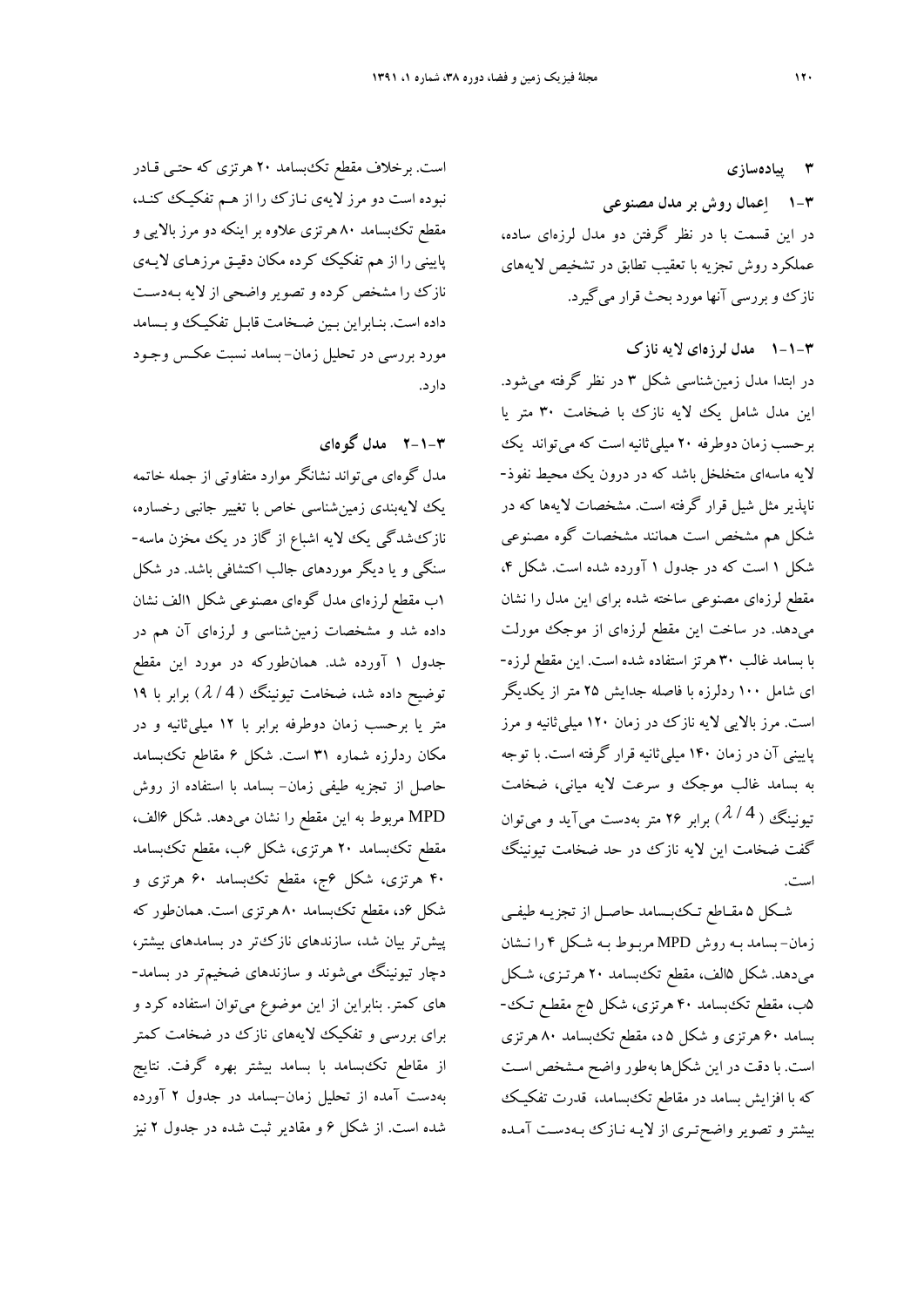با بسامد كمتر درحكم يك بيهنجاري با حداكثر دامنه مربوط به مكان تيونينگ است (مقطع تك بسامد 20 هرتزي) در مقاطع تكبسامد با بسامد بيشتر بهصورت دو مرز تفكيك يافته (مقطع تك بسامد 80 هرتزي) مشخص هستند.

ميتوان نتيجه گرفت كه سازندهاي نازكتر در بسامدهاي بيشتر، دچار تيونينگ ميشوند. موضوع ديگري كه از مقايسه مقاطع تكبسامد ميتوان نتيجه گرفت و در شكلهاي 6الف تا 6د هم مشخص است اين است كه ناحيهاي از گوه كه در مقاطع تكبسامد



**شكل.3** مدل زمينشناسي يك لايه نازك ماسهسنگي در يك محيط شيلي.



**شكل.4** مقطع لرزهاي مصنوعي مربوط به مدل شكل :3 ضرايب بازتاب براي مرزهاي بالايي و پاييني بهترتيب برابر -0/0827 و +0/0827 و موجك استفاده شـده در ساخت اين مقطع موجك مورلت با بسامد غالب 30 هرتز است.

| ضخامت تيونينگ (متر) | ضخامت تیونینگ (زمان دوطرفه. ms) | شماره ردلرزه رخداد تيونينگ | مقطع تکبسامد |
|---------------------|---------------------------------|----------------------------|--------------|
| ۲٥                  | $\sqrt{ }$                      | ۳۸                         | ۲۰ هرتزی     |
| ۱۹                  | ۱۲                              | ۳۱                         | ٤٠ هرتزي     |
| ۱٥                  | $\lambda$                       | ۲٨                         | ۲۰ هرتزی     |
| ۱۲                  | ⋏                               | ۲٤                         | ۸۰ هرتزی     |

| <b>جدول۲</b> . نتایج حاصل از اِعمال تحلیل زمان–بسامد با روش MPD (شکل ٦) روی مقطع لرزهای شکل ۱ب. |
|-------------------------------------------------------------------------------------------------|
|-------------------------------------------------------------------------------------------------|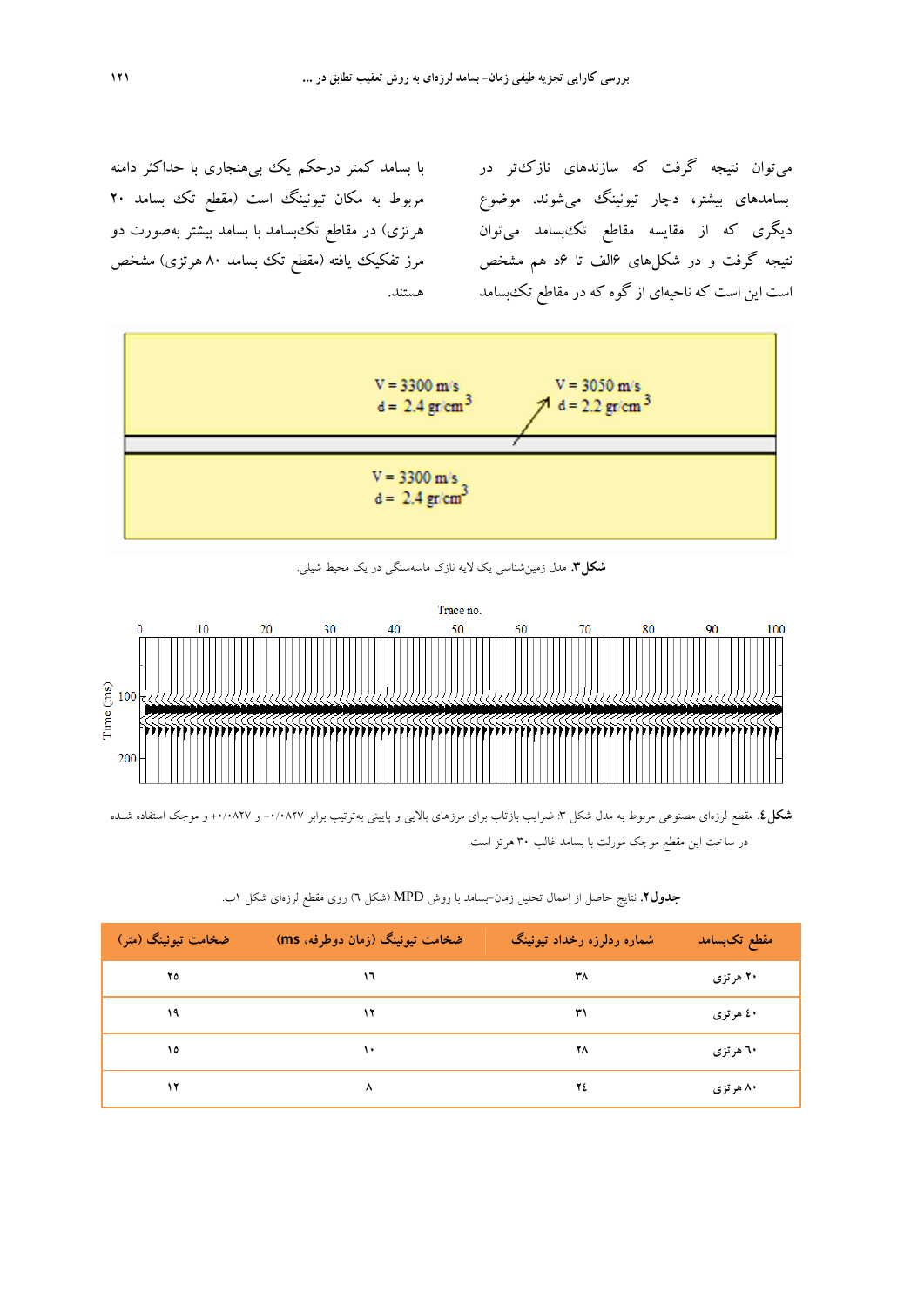

بسامد 60 هرتزي و (د) مقطع تكبسامد 80 هرتزي. ميتوان ديد كه با افزايش بسامد مرزهاي بالا و پايين لايه نازك بهتر تفكيك شدهاند و در قسمت د، لايه نازك كاملاً مشخص است.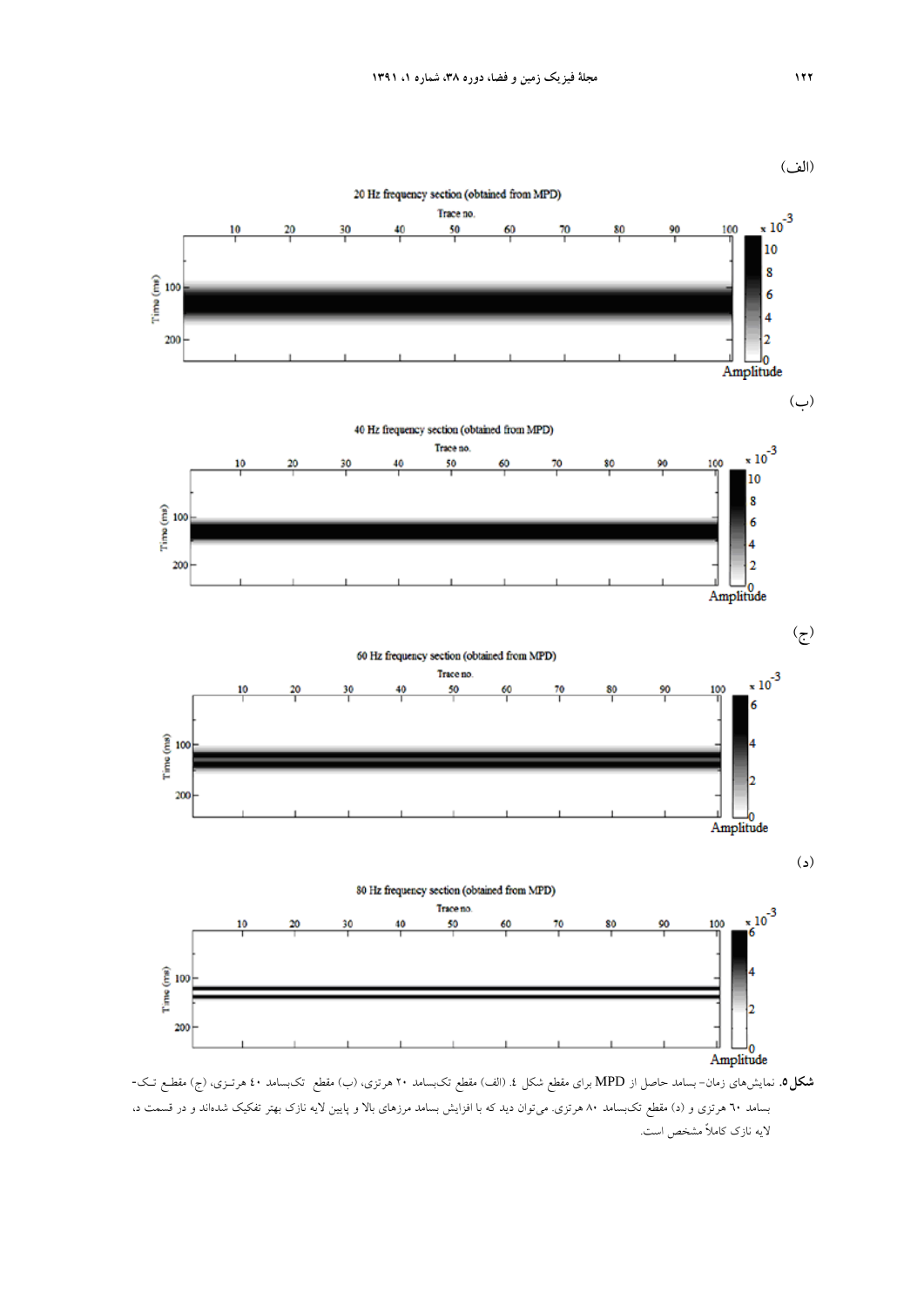

**شكل.6** نمايشهاي زمان- بسامد حاصل از MPD براي مقطع شكل 1ب. (الف) مقطع تكبسامد 20 هرتزي، (ب) مقطع تكبسامد 40 هرتزي، (ج) مقطع تك- بسامد 60 هرتزي و (د) مقطع تكبسامد 80 هرتزي. ميتوان ديد كه با افزايش بسامد دامنه حداكثر مربـوط بـه ضـخامت تيونينـگ در ضـخامت كمتـري مشخص شده است. مكان رخداد تيونينگ در مقطع تكبسامد 20هرتزي، 40 هرتزي، 60 هرتزي و 80 هرتزي، بهترتيب در ردلرزههاي شماره،38 ،31 28 و 24 است. اين مكانها در شكلها با پيكانهاي سفيدرنگ نشان داده شدهاند.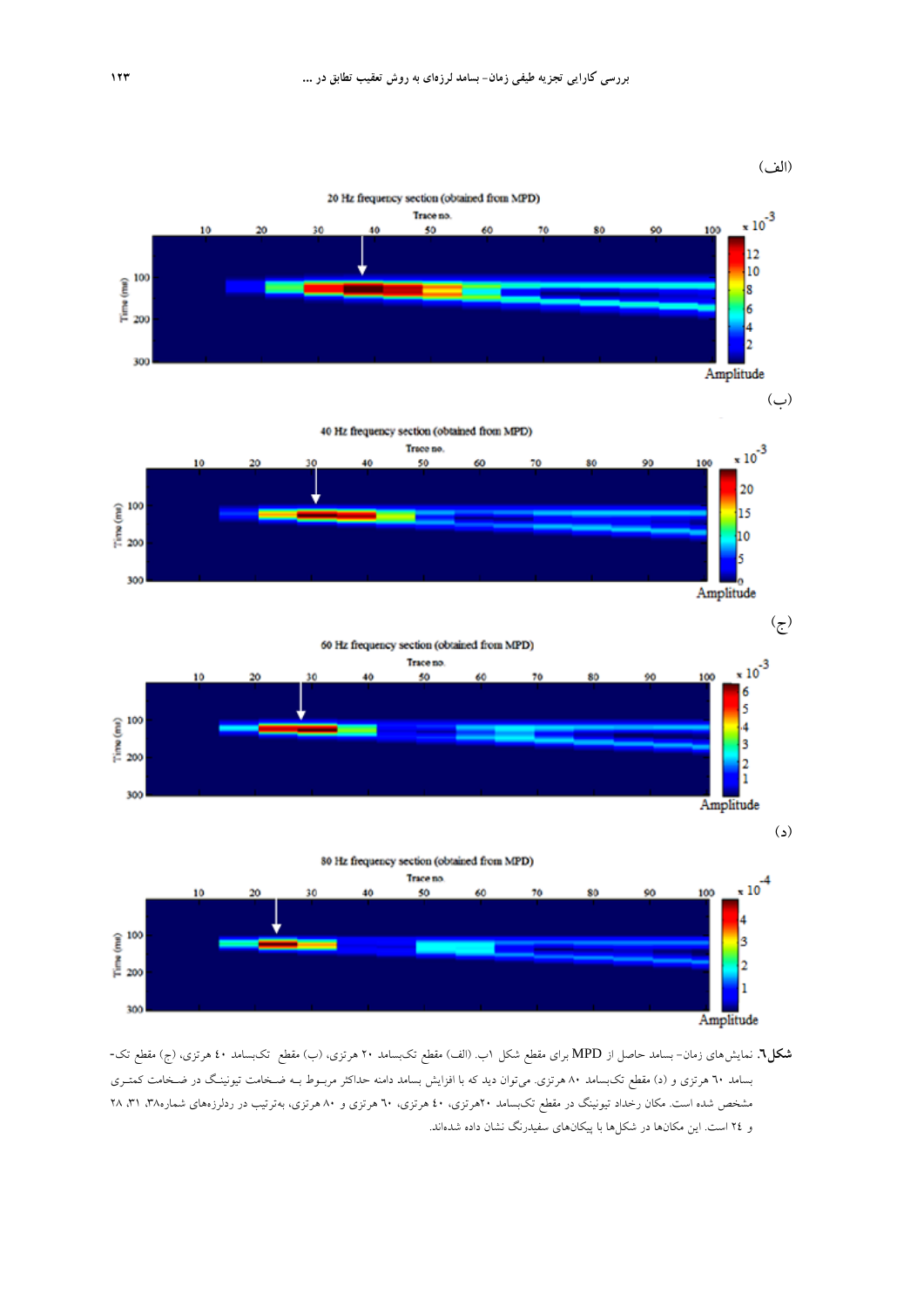**2-3 اعمال روش بر دادههاي واقعي** 

بعد از بررسي عملكرد روش تجزيه با تعقيب تطابق در مورد دادههاي لرزهاي مصنوعي، حال در اين بخش اين روش روي داده واقعي اعمال ميشود تا تحقيق شود كه در تشخيص لايههاي نازك و بررسي آنها در مورد دادههاي واقعي چگونه عمل ميكند. شيوهاي كه در اين مقاله براي آشكارسازي لايههاي نازك بهكار گرفته شده است، تهيه مقاطع تكبسامد متوالي و با بسامدهاي رو به افزايش و پايش آنها براي پيدايش بيهنجاريها در مقاطع است.

داده واقعي كه مورد بررسي قرار گرفت و تجزيه زمان- بسامد با تعقيب تطابق روي آن اعمال شد، يك مجموعه داده سهبعدي ، با فاصله نمونهبرداري زماني چهار ميليثانيه، مربوط به يكي از ميادين نفتي ايران است كه از اين مجموعة داده يك برش دوبعدي زمان- مكان انتخاب شده است كه در ادامه مورد بررسي قرار ميگيرد. محدوده مورد بررسي در حدفاصل بين دو مرز مشخص شده روي مقطع لرزهاي در شكل 7 آورده شده است. اطلاعات دادههاي چاه، شامل نگار چگالي و نگار صوتي

كه مربوط به مكان ردلرزه شماره 120 از همين مقطع لرزهاي است، در شكل 8 آورده شده است. اين اطلاعات حاكي از آن است كه در بين دو مرز مشخص شده، لايه- هاي نازكي وجود دارد كه در مقطع لرزهاي ديده نميشوند. اين محدوده در شكل 8 با مربع زردرنگ مشخص شده است. در اين قسمت هدف اين است كه بررسي شود كه آيا با روش MPD و تهيه مقاطع تك- بسامد، ميتوان اين لايهها را آشكار كرد. براي آگاهي از محتواي بسامدي دادهها، در شكل 9 طيف دامنه متوسط ردلرزههاي مقطع لرزهاي شكل 7 نشان داده شده است.

 شكلهاي 10 تا 14 مقاطع تكبسامد 20 هرتزي تا 100 هرتزي حاصل از MPD مربوط به مقطع لرزهاي شكل 7 را نشان ميدهند. در شكل 10 كه مربوط به مقطع تكبسامد 20 هرتزي است، آثار كمي از وجود يك بي- هنجاري كمدامنه در محدوده ردلرزه 120 و زمان تقريبي 100 ميليثانيه ديده ميشود، اما وجود اين بيهنجاري فقط مربوط به همان ناحيه است و در نواحي ديگر بين دو مرز پديده خاصي مشاهده نميشود.



**شكل .7** مقطع لرزهاي: ناحيه مورد بررسي با مرزهاي A و B مشخص شدهاند. موقعيت چاه كه دادههاي آن در شكل 8 نشان داده شدهانـد در شـكل بـا پيكـان و خط زردرنگ مشخص است.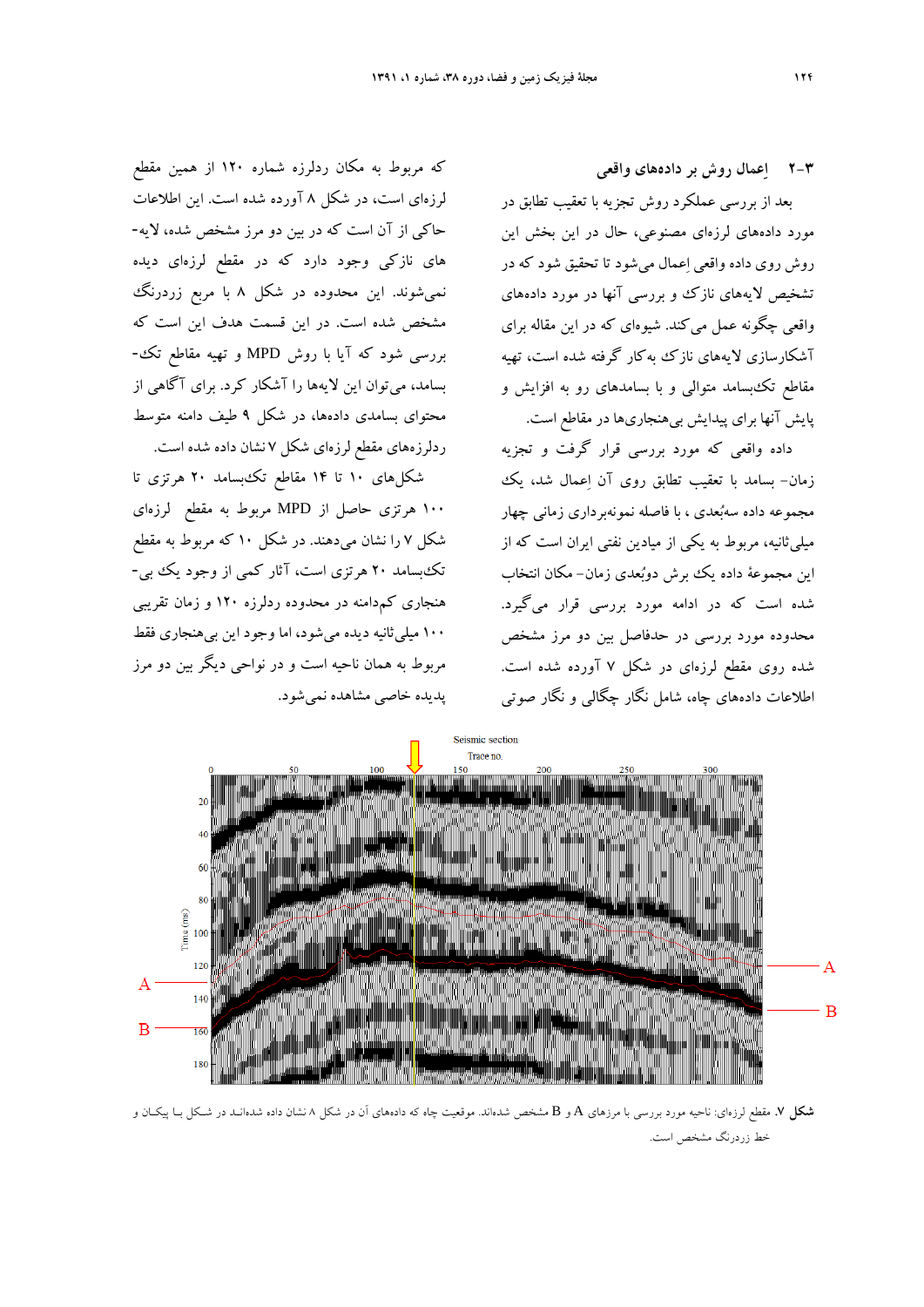شوند كه به نظر ميرسد مربوط به همان لايههاي موردنظر باشند. در درون محدوده مشخصشده و در حدفاصل ردلرزههاي شماره 1 تا 50 و همينطور 200 تا 300 مرزها كاملاً مشخص است و در نقاط ديگر نيز شواهدي بر وجود اين لايهها به چشم ميخورد.

با افزايش بسامد مقاطع تكبسامد كمكم بي- هنجاريهاي بيشتري در نقاط ديگر بين دو مرز مشخص شده، پيدا ميشود و درنهايت در مقطع تكبسامد 100 هرتزي (شكل 14) بيهنجاريهاي كمدامنه در ناحيه بين دو مرز به شكل مرزهايي در بعضي از نواحي ظاهر مي-



**شكل.8** اطلاعات دادههاي چاه شامل نگار چگالي و نگار صوتي كه مربوط به مكان ردلرزهي شماره 120 از مقطع شكل 7 است. مستطيل زردرنگ وجود لايههاي نازک را در درون محدوده مورد بررسي (بين مرزهاي A و B)، كه در شكل ۷ با خطوط سرخرنگ مشخص شده است، بيان ميكند.



**شكل.9** طيف دامنه متوسط دادههاي مقطع لرزهاي شكل .7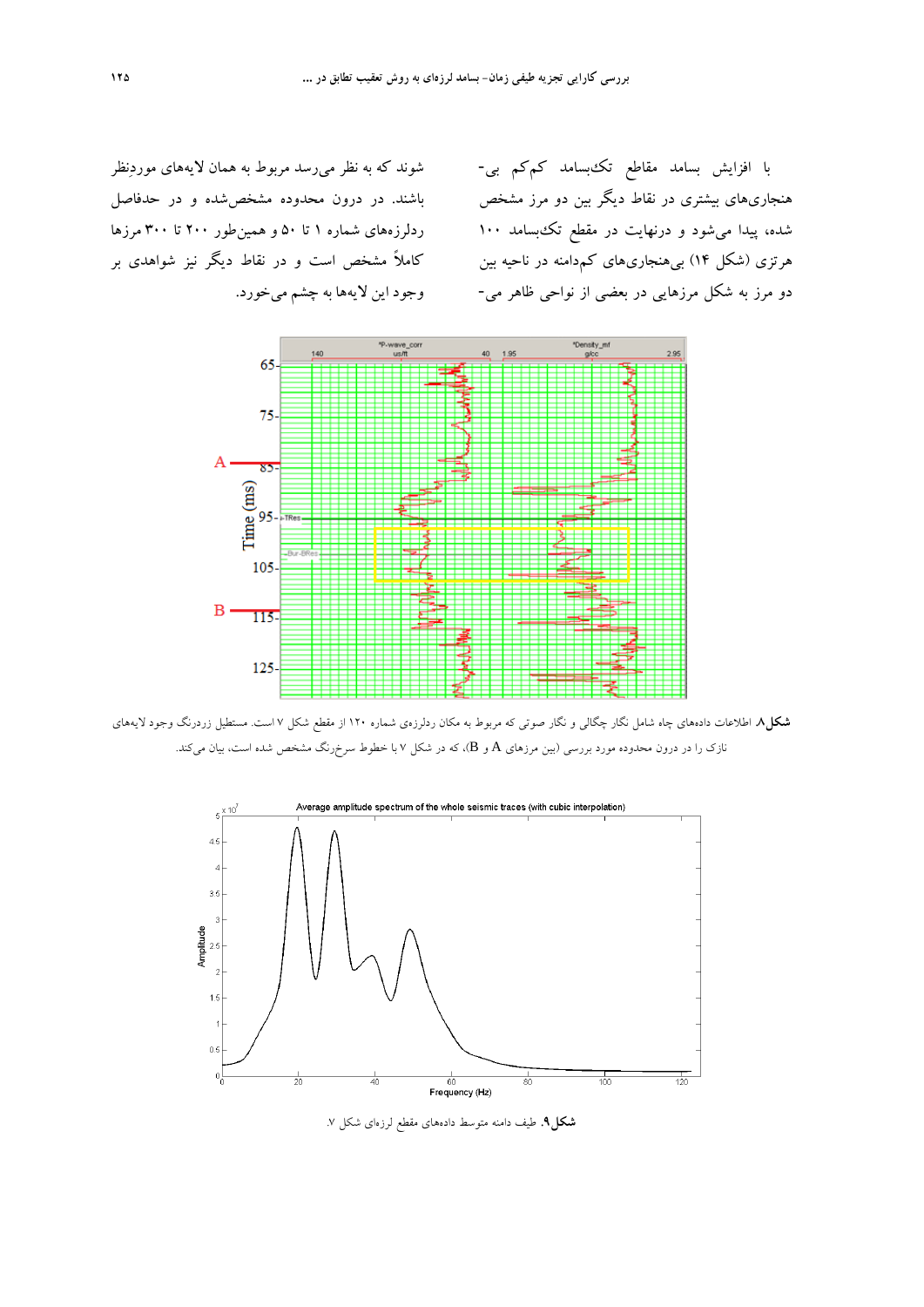

**شكل.10** مقطع تكبسامد 20 هرتزي حاصل از MPD براي مقطع لرزهاي شكل .7 ناحيه مورد بررسي با مرزهـاي A و B و موقعيـت چـاه كـه دادههـاي آن در شكل <sup>8</sup> نشان داده شدهاند با پيكان <sup>و</sup> خط زردرنگ مشخص است. محدوده بيهنجاري كمدامنه با بيضي زردرنگ نشان داده شده است.



**شكل.11** مقطع تكبسامد 40 هرتزي حاصل از MPD براي مقطع لرزهاي شكل .7 ناحيه مورد بررسي با مرزهـاي A و B و موقعيـت چـاه كـه دادههـاي آن در شكل <sup>8</sup> نشان داده شدهاند با پيكان <sup>و</sup> خط زردرنگ مشخص است. محدوده بيهنجاريهاي كمدامنه با بيضيهاي زردرنگ نشان داده شده است.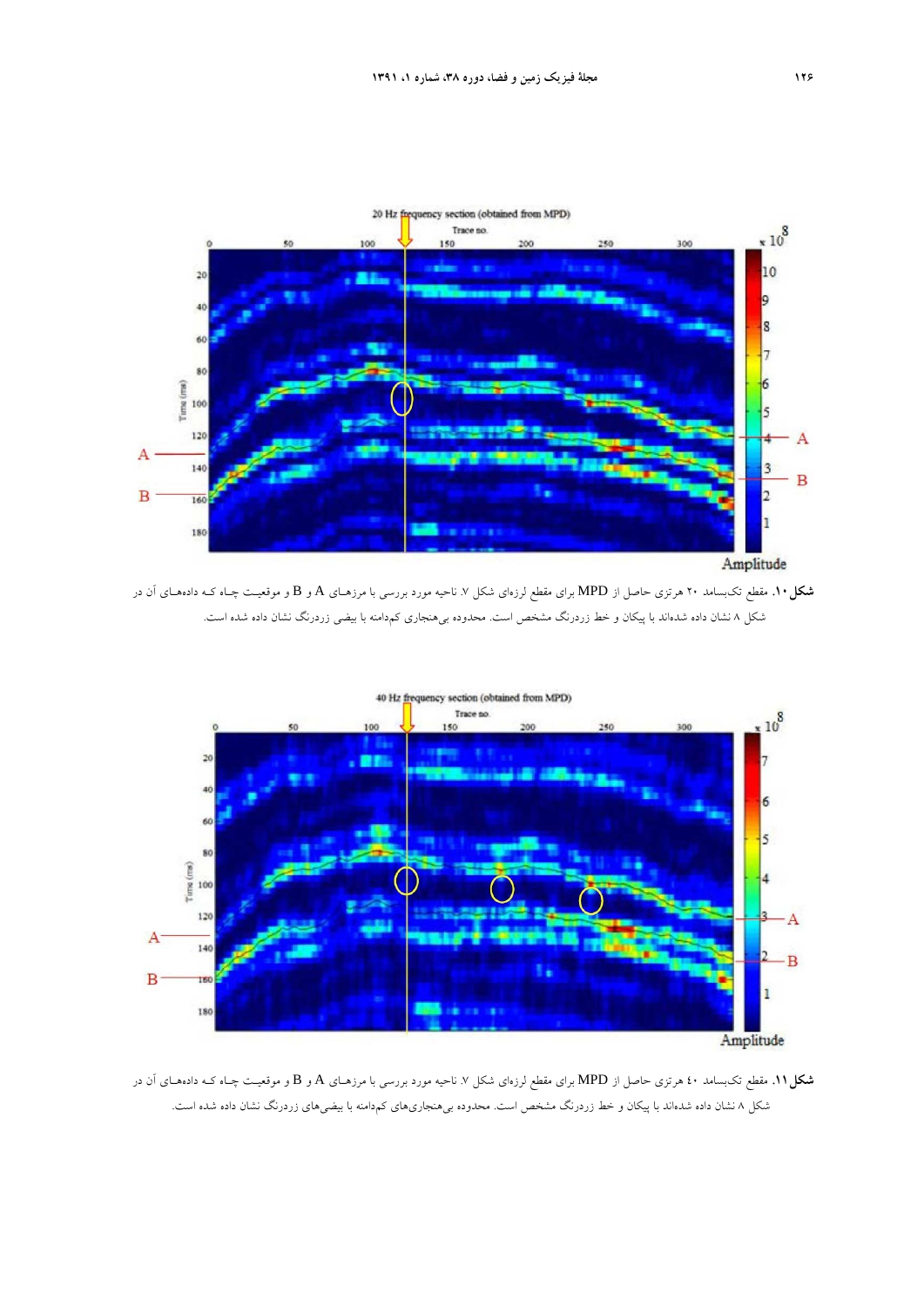

**شكل.12** مقطع تكبسامد 60 هرتزي حاصل از MPD براي مقطع لرزهاي شكل .7 ناحيه مورد بررسي با مرزهاي A و B و موقعيت چاه كه دادههاي آن در شكل <sup>8</sup> نشان داده شدهاند با پيكان <sup>و</sup> خط زردرنگ مشخص است.



**شكل.13** مقطع تكبسامد 80 هرتزي حاصل از MPD براي مقطع لرزهاي شكل .7 ناحيه مورد بررسي با مرزهاي A و B و موقعيت چاه كه دادههاي آن در شكل 8 نشان داده شدهاند با پيكان و خط زردرنگ مشخص است.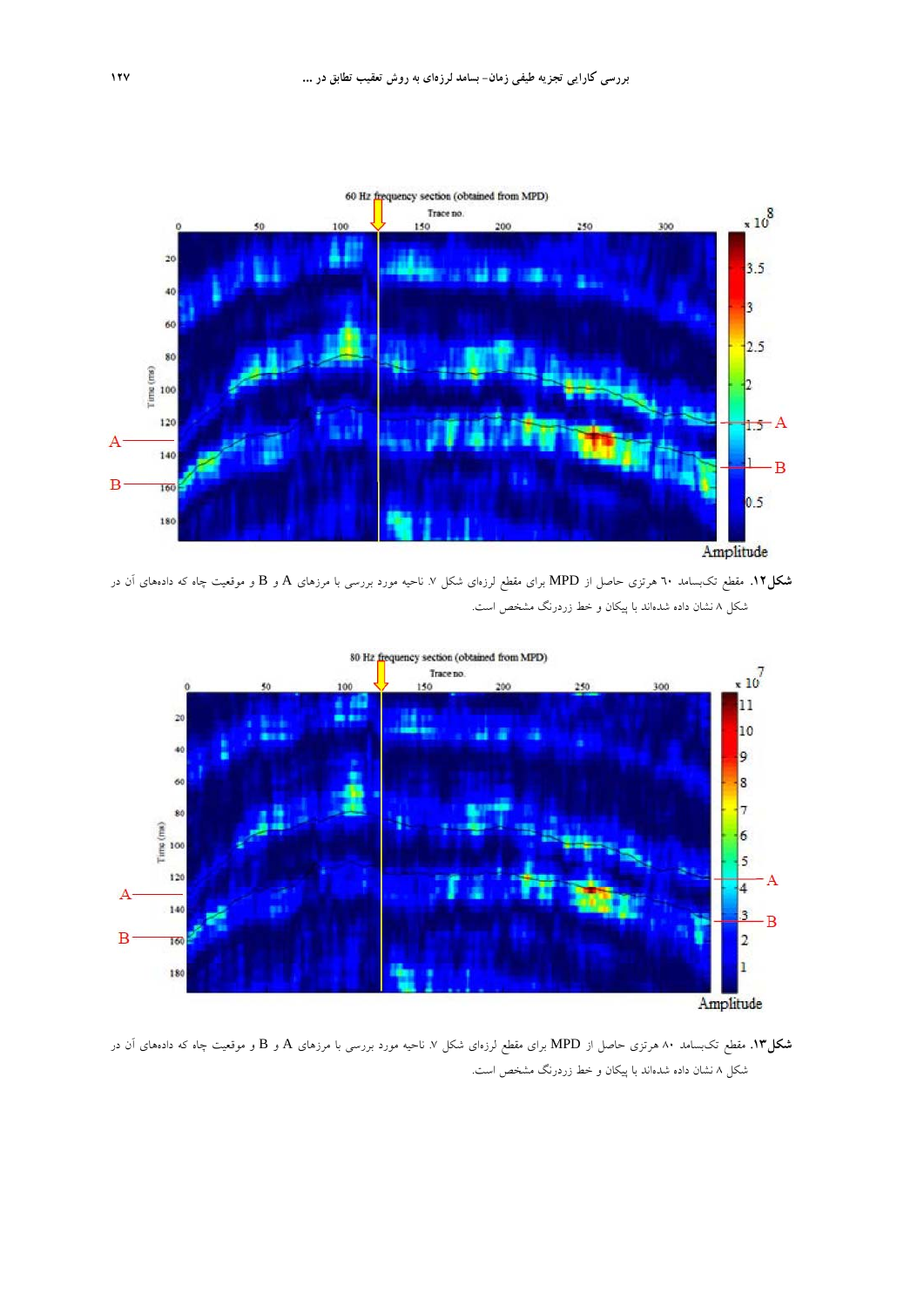

**شكل.14** مقطع تكبسامد 100 هرتزي حاصل از MPD براي مقطع لرزهاي شكل .7 ناحيه مورد بررسي با مرزهاي A و B و موقعيت چاه كه دادههاي آن در شكل 8 نشان داده شدهاند با پيكان و خط زردرنگ مشخص است. محدوده بيهنجاريهاي كمدامنه با بيضي زردرنگ نشان داده شده است. در حدفاصل ردلرزههاي شماره 1 تا 50 و همينطور 200 تا 300 مرزها كاملاً مشخص است و در نقاط ديگر نيز شواهدي بر وجود اين لايه به چشم ميخورد.

**4 نتيجهگيري** 

شد كه ضخامت تيونينگ از 19 متردر مقطع لرزهاي اصلي تا 12 متر در مقطع تكبسامد 80 هرتزي حاصل از روش MPD كاهش يافت و بعضي از نواحي كه در مقطع لرزه- اي اصلي بهصورت يك مرز مشخص بود در مقاطع تك- بسامد با بسامد زياد هبصورت دو مرز تفكيك شده از هم مشخص شد. در مورد دادههاي حقيقي نيز ديده شد كه در دادههاي چاه مجموعهاي از نواحي، شامل لايههاي نازك وجود داشت كه در مقطع لرزهاي اصلي آشكار نبود اما با كمك روش MPD و مقاطع تكبسامد حاصل از آنها مشخص شد. بنابراين ميتوان نتيجه گرفت كه روش زمان-بسامد MPD و مقاطع تكبسامد حاصل از آن را ميتوان بهمثابة ابزاري كمكي براي آشكارسازي لايههاي نازك بهكار گرفت.

## **منابع**

رداد، م،. ،1388 بررسي كارايي تجزيه طيفي زمان- فركانس لرزهاي به روش تعقيب تطابق در تشخيص

همانطور كه در اين مقاله تشريح شد، در الگوريتم روش تجزيه با تعقيب تطابق از تعقيب در راستاي دستيابي به بهترين موجك مورد پذيرش براي تطبيق آن بر هر بخش از سيگنال و مربوط به يك رويداد استفاده ميشود و از طرفي از تحليل ردلرزه مختلط كه كارايي آن اثبات شده است، در بهدست آوردن پارامترهاي زماني، فازي و بسامدي براي استفاده در الگوريتم بهره گرفته ميشود. بنابراين ميتوان به خصوصيات محلي حاصل از MPD تا حدود زيادي اطمينان كرد. در اين مقاله سعي شد كه كارايي روش MPD در آشكارسازي لايههاي نازك كه در مقاطع لرزهاي قابل ديد نيستند بررسي شود. در مدل لرزهاي مصنوعي لايه نازك ساده ديده شد كه روش MPD و مقاطع تكبسامد با بسامد زياد حاصل از آن توانست مرز بالا و پايين اين لايه نازك را بهخوبي از هم تفكيك كند. در مورد مدل مصنوعي گوهاي نيز مشاهده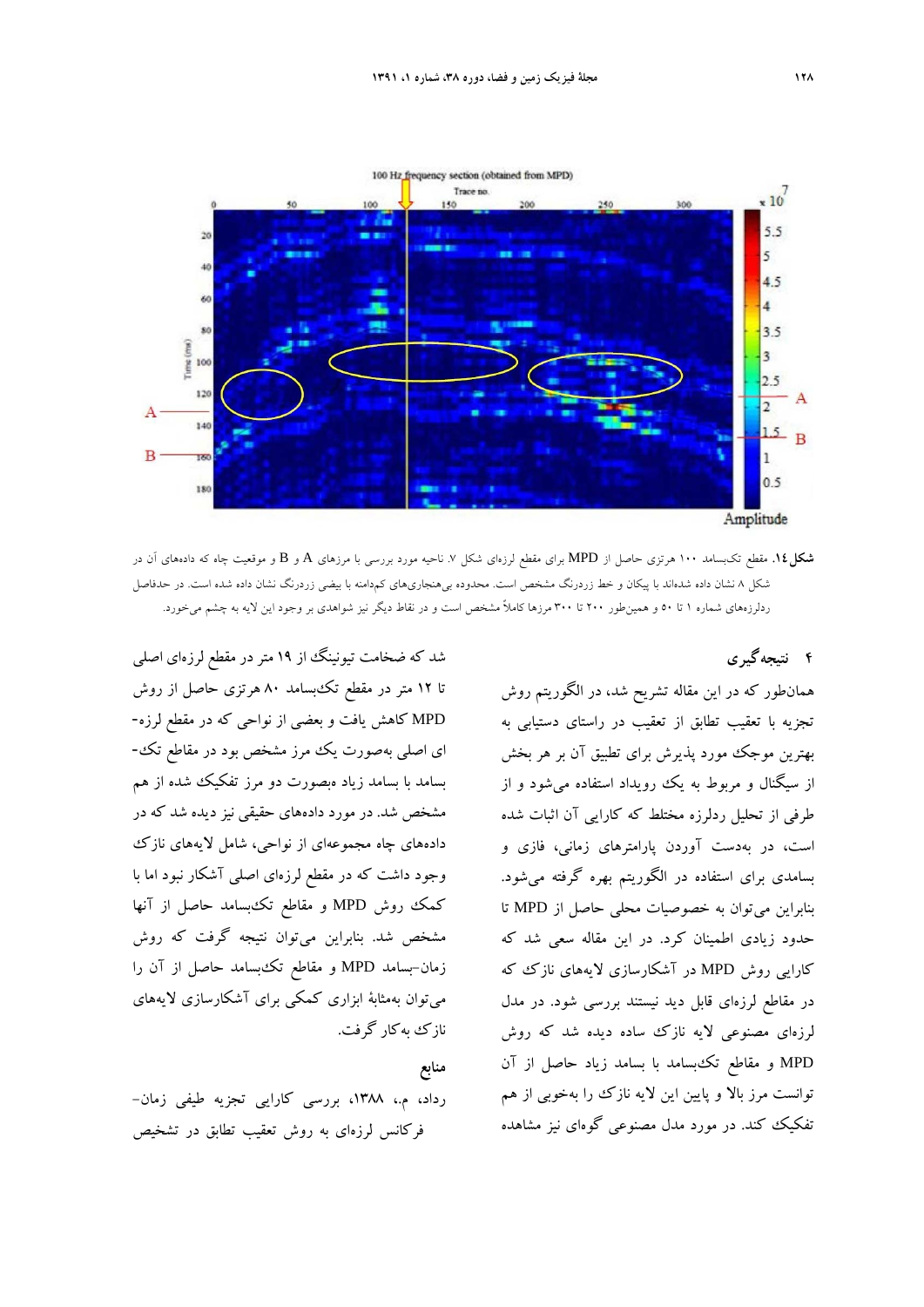Interpretation of incised valleys using new 3- D seismic techniques, A case history using spectral decomposition and coherency, The Leading Edge, **17**, 1294–1298.

- Sinha, S., Routh, P. S., Anno, P. and Castagna, J. P., 2005, Spectral decomposition of seismic data with continuous-wavelet transform, Geophysics, **70**, P19–P25.
- Stockwell, R. G., Mansinha, L. and Lowe, R. P., 1996, Localization of the complex spectrum, the S-transform, IEEE Transactions on Signal Processing, **44**, 998–1001.
- Taner, M., Koehler, F. and Sheriff, R., 1979, Complex seismic trace analysis, Geophysics, **44**, 1041-1063.
- Wang, Y., 2007, Seismic time-frequency spectral decomposition by matching pursuit, Geophysics, **72**, V13-V20.
- Widess, M. B., 1973, How thin is a thin bed?, Geophysics, **38**, 1176-1180.

لايههاي نازك: مؤسسه ژئوفيزيك دانشگاه تهران،

پاياننامه كارشناسي ارشد.

- Allen, J. B., 1977, Short term spectral analysis, synthetic and modification by discrete Fourier transform, IEEE Transactions on Acoustic, Speech, Signal Processing, **25**, 235– 238.
- Barnes, A., 1993, Instantaneous frequency and amplitude at the envelope peak of a constantphase wavelet, Geophysics, **56**, 1058-1060.
- Castagna, J. P., Sun, S. and Siegfried, R., 2003, Instantaneous spectral analysis: Detection of low-frequency shadows associated with hydrocarbons, The Leading Edge, **22**, 120- 127.
- Chakraborty, A. and Okaya, D., 1995, Frequencytime decomposition of seismic data using wavelet-based methods, Geophysics, **60**, 1906-1916.
- Chopra, S. and Marfurt, K. J., 2006, Seismic attribute mapping of structure and stratigraphy, SEG, Tulsa, OK.
- Chuang, H. and Lawton, D. C., 1995, Frequency characteristics of seismic reflections from thin beds, Canadian Journal of Exploration Geophysics, **31**, 32-37.
- Cohen, L., 1989, Time–frequency distributions A review: IEEE, Proc., **77**, 941–981.
- Cohen, L., 1995, Time-frequency analysis, Prentice-Hall, New Jersey.
- Liu, J., 2006, Spectral decomposition and its application in mapping stratigraphy and hydrocarbons, thesis, Ph.D., Department of Geosciences, University of Houston.
- Liu, J. and Marfurt, K. J., 2005, Matching pursuit decomposition using Morlet wavelet: 75<sup>th</sup> Annual International Meeting of SEG, Houston, Expanded Abstracts, 786-789.
- Mallat, S. and Zhang, Z., 1993, Matching pursuits with time-frequency dictionaries, IEEE Transactions on Signal Processing, **41**, 3397- 3415.
- Marfurt, K. J. and Kirlin, R. L., 2001, Narrowband spectral analysis and thin-bed tuning, Geophysics, **66**, 1274-1283.
- Miao, X. and Cheadle, S., 1998, High resolution seismic data analysis by wavelet transform and matching pursuit decomposition, Geo-Triad, CSEG, CSPG and CWLS Joint Convention, 31–32.
- Partyka, G. A., Gridley, J. and Lopez, J., 1999, Interpretational applications of spectral decomposition in reservoir characterization, The Leading Edge, **18**, 353-360.
- Peyton, L., Bottjer, R. and Partyka, G., 1998,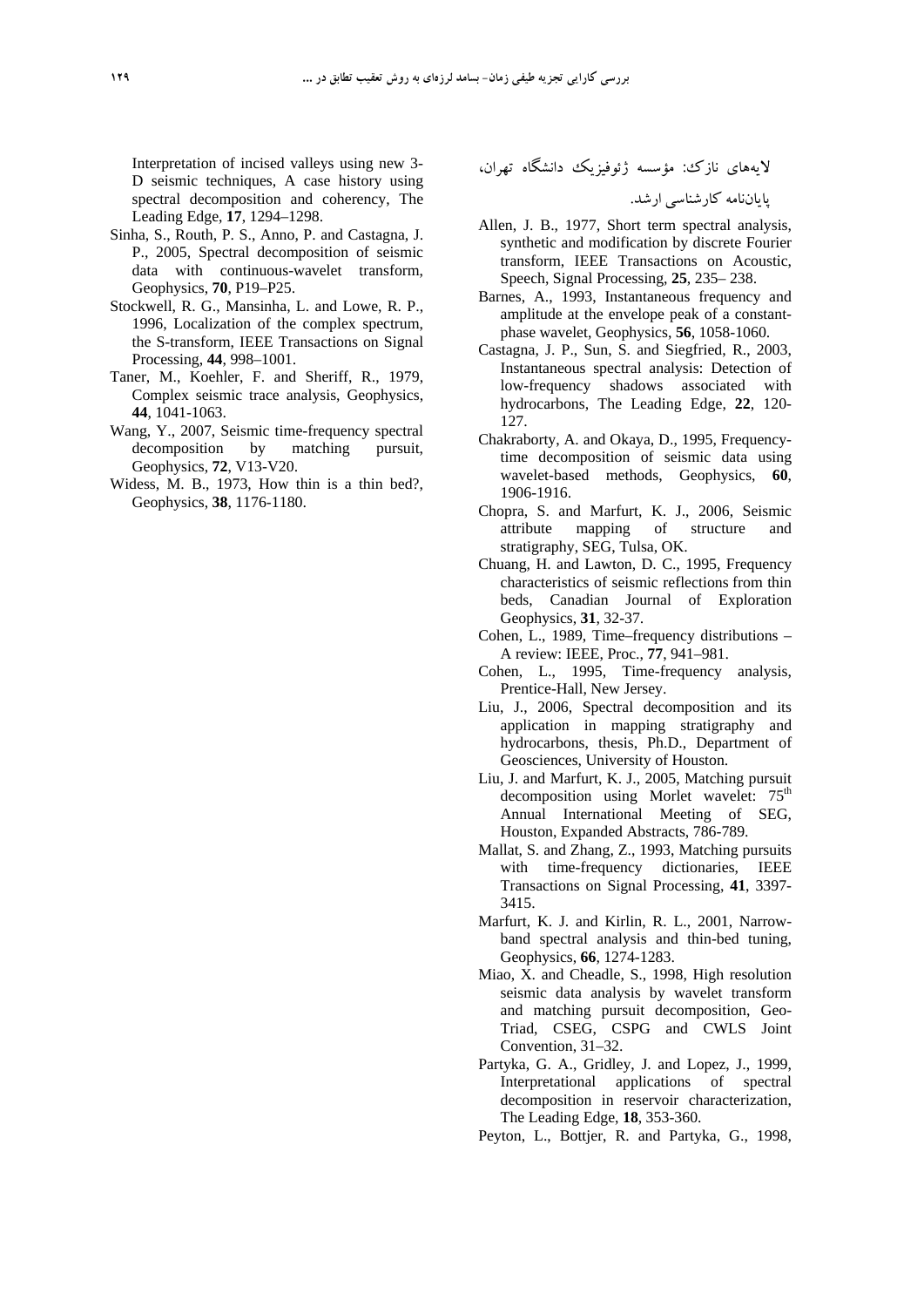**پيوست** 

**بهدست آوردن توزيع زمان- بسامد در الگوريتم تجزيه با تعقيب تطابق** 

*R L*() ( ) ∈*t f* را به اين صورت تجزيه ميكند (مالات و ژانگ، 1993): <sup>2</sup> تعقيب تطابق هر تابع

$$
f = \sum_{n=0}^{\infty} \left\langle R^n f, g_{\gamma_n} \right\rangle g_{\gamma_n}, \tag{1--}
$$

ξ بسامد بهينه در *n* اُمين تكرار است. در رابطه (پ1-) *<sup>n</sup> u* تأخير زماني بهينه و *<sup>n</sup> s* مقياس بهينه، *<sup>n</sup>* ξ *u s* = <sup>γ</sup>. *nnn n* كه ( , ,) *f R* باقيماندة سيگنال در تكرار *n* اُم است واتم بهينه در اين تكرارعبارت است از: *<sup>n</sup>*

$$
g_{\gamma_n}(t) = \frac{1}{\sqrt{s_n}} g\left(\frac{t - u_n}{s_n}\right) e^{i\xi_n t} \tag{7-\cosh\theta}
$$

اين اتمها براي بهترين قياس با باقيماندههاي *f* انتخاب ميشوند. از تجزيه هر *t* ( )*f* در يك بانك زمان- بسامد، يك توزيع انرژي زمان- بسامد جديد با اضافه كردن توزيع ويگنر هر اتم انتخابشده بهدست ميآيد. توزيع ويگنر متقاطع دو تابع *t* ( )*f* و ( )*t h* كه با رابطه (پ3-) تعريف ميشود، فرا خوانده ميشود:

$$
W[f,h](t,\omega) = \frac{1}{2\pi} \int_{-\infty}^{\infty} f(t+\frac{\tau}{2}) \bar{h}(t-\frac{\tau}{2}) e^{-i\omega\tau} d\tau
$$
 (Y-\omega)

توزيع ويگنر *t* ( )*f* عبارت است از <sup>ω</sup> = [ ] <sup>ω</sup> ) , (, ) , (*t f f W t Wf*. چون توزيع ويگنر درجه دو است، از تجزيه اتمي *t* ( )*f* ، بهدست ميآيد (مالات و ژانگ، 1993):

$$
Wf(t,\omega) = \sum_{n=0}^{\infty} \left| \left\langle R^n f, g_{\gamma_n} \right\rangle \right|^2 W g_{\gamma_n}(t,\omega)
$$
  
+
$$
\sum_{n=0}^{+\infty} \sum_{m=0}^{+\infty} \left\langle R^n f, g_{\gamma_n} \right\rangle \left\langle R^m f, g_{\gamma_m} \right\rangle W \left[ g_{\gamma_n}, g_{\gamma_m} \right](t,\omega)
$$
  
(f<sub>-</sub>

مجموع دوگانه متناظر با عبارت تداخلي توزيع ويگنر هستند. براي بهدست آوردن تصويري واضح از توزيع انرژي *t* ( )*f* در صفحه زمان- بسامد اين عبارت را حذف ميكنند. بنابراين فقط اولين مجموع حفظ وتعريف ميشود (مالات و ژانگ، 1993):

$$
Ef(t,\omega) = \sum_{n=0}^{+\infty} \left| \left\langle R^n f, g_{\gamma_n} \right\rangle \right|^2 W g_{\gamma_n}(t,\omega) \tag{2--}
$$

از خصوصيات معروف اتساعي و انتقالي توزيع ويگنر و عبارت (پ2-) يك اتم زمان- بسامد، براي ξ *u s* ) , , (<sup>γ</sup> بهدست ميآيد:

$$
Wg_{\gamma}(t,\omega) = Wg\left(\frac{t-u}{s}, s(\omega-\xi)\right) \tag{9-1}
$$